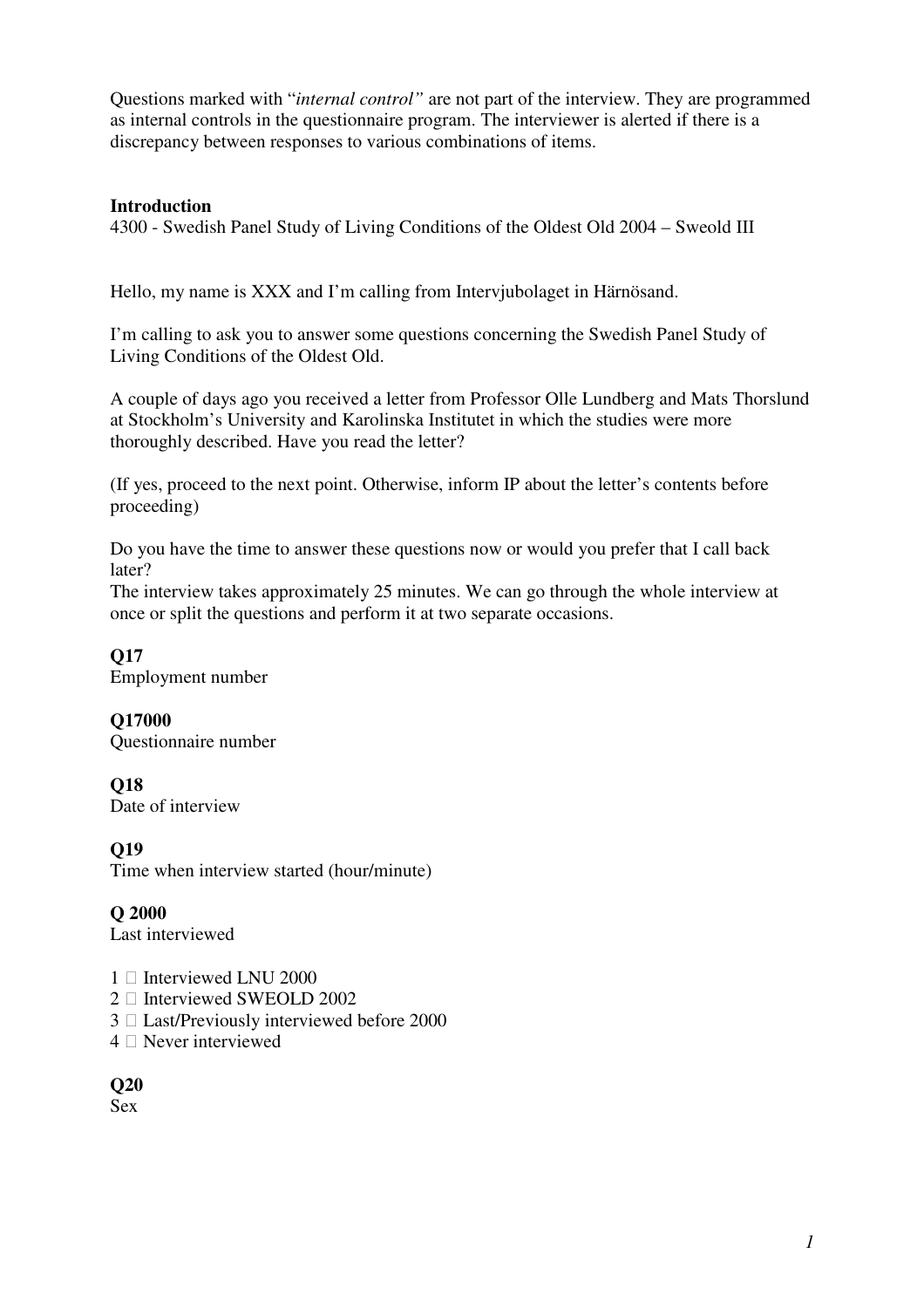- Man
- Woman

Year of birth

### **Q22**

IP's county of residence:

- 1 Blekinge<br>2 Dalarna
- Dalarna
- Gotland
- Gävleborg
- Halland
- Jämtland
- Jönköping
- Kalmar
- Kronoberg
- Norrbotten
- Skåne
- Stockholm
- Södermanland
- Uppsala
- Värmland
- Västerbotten
- Västernorrland
- Västmanland
- Västra Götaland
- Örebro
- Östergötland

### **Q23**

- Direct interview
- Indirect interview (with assistance)

#### **Q24**

If the interview is done with assistance, state the proxy's relation to IP: *(In mixed interviews, please mark the items that are answered by proxy.)* 

- 1 Spouse/cohabitant<br>2 Daughter
- **Daughter**
- Son
- Other relative
- Neighbour
- Home nurse or staff at institution/hospital
- Other

#### **Q2400**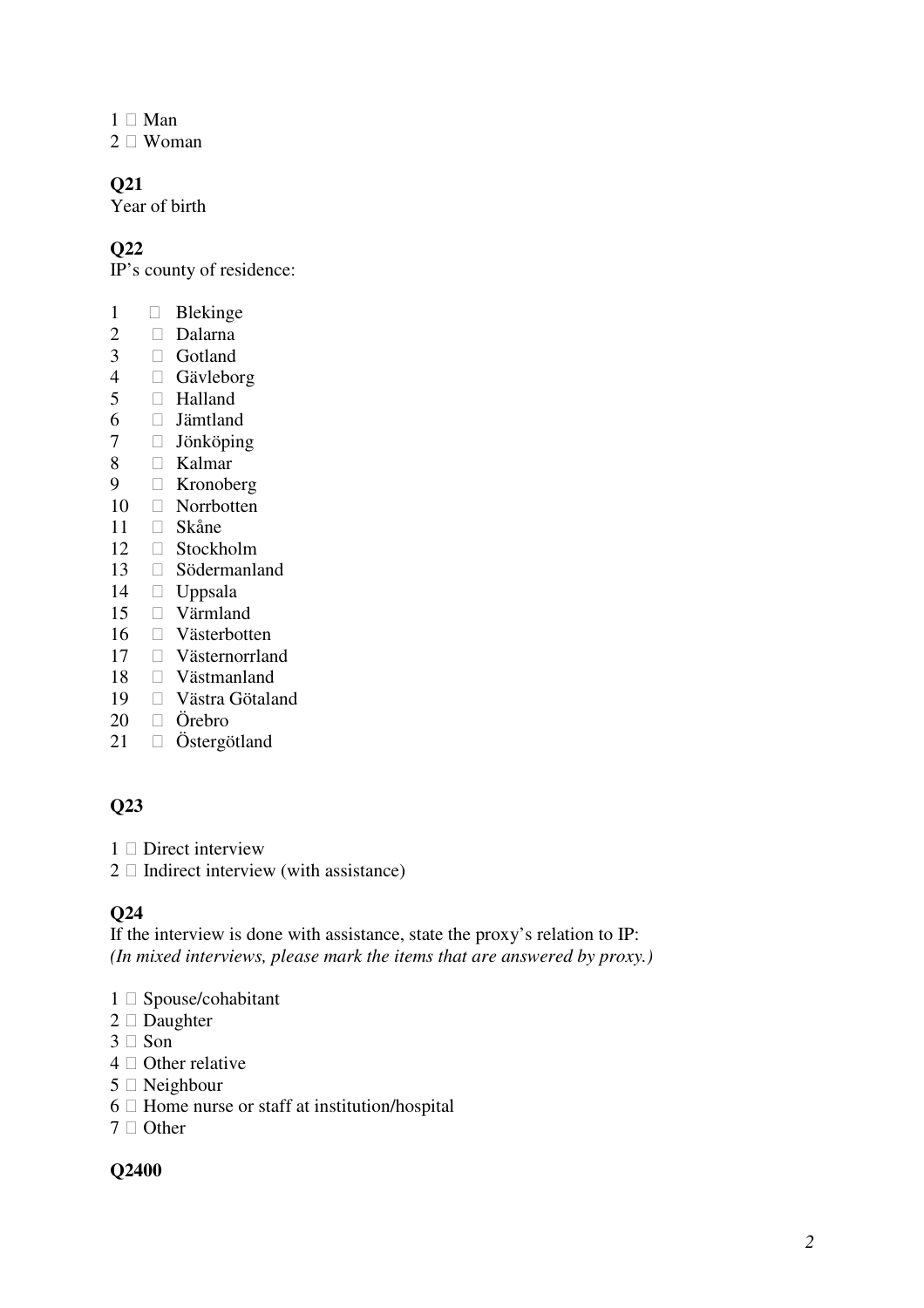If other …

## **Q25**

Reason for indirect or mixed interview..

- 1 Severe dementia
- 2 Moderate dementia
- 3 IP is very weak
- 4 IP is unconscious
- 5 Other reason…

### **Q2500**

If other ..

### **Q20000**

Ask IP if it is OK if the interview is recorded

- 1 Yes, the conversation/interview can be recorded
- 2 No, the conversation/interview can not be recorded

## **Q26**

III Note IP's normal housing*.* 

- 1 IP lives in an ordinary house (villa, semi-detached or row-house, flat)
- 2 IP lives in a block of service flats (incl. service flat in a house where the majority are elderly)
- 3 Group living (e.g. 6-10 elderly living with staff round the clock, primarily for persons with dementia), retirement home or Nursing home (sometimes called "block of service flats with full board-and-lodging accommodation")
- 9 No answer

# **Q27**

### **Question 1.** Do you live alone?

- 1 Yes
- 2 No
- 9 No answer

## **Q28**

**Question 2.** How many persons do you live with?

## **Q29**

**Question 3.** Who do you live with? *(Several answers possible)* 

- 1 Spouse/cohabitant
- 2 Children/daughter-in-law/son-in-law
- 3 Siblings/grandchildren
- 4 Other (open answer)
- 9 No answer

### **Q 30**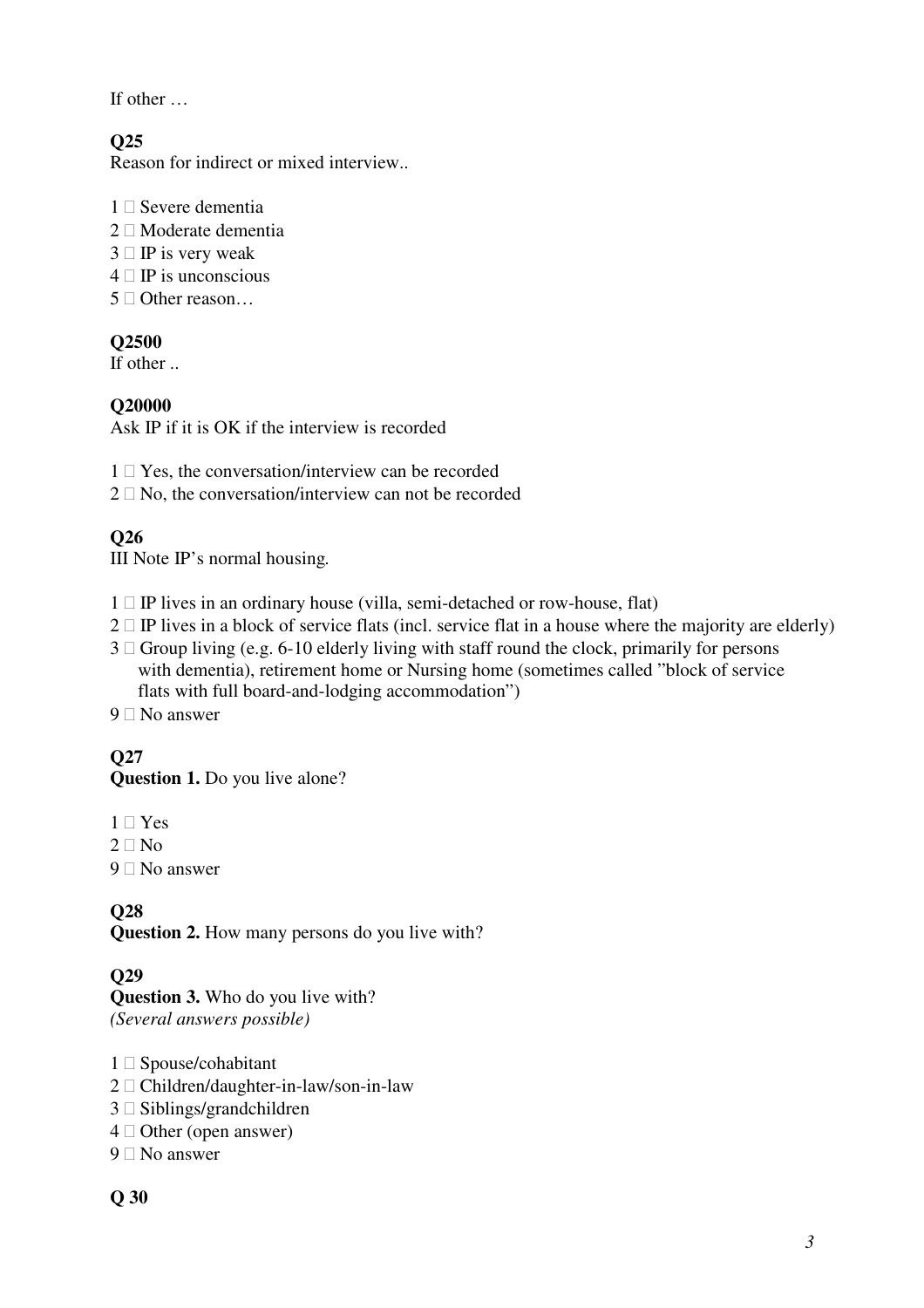Other person/persons …

# **Q31**

**Question 4.** What is your present civil status?

- 1 Unmarried
- 2 Married/cohabiting
- 3 Divorced/previously cohabiting
- 4 Widow/widower
- 9 No answer

# **Q32**

**Question 5.** Do you have any children (now living)? *Adoptive- and stepchildren as well (foster children count if IP regards them own children)* 

- 1 Yes
- 2 No
- 9 No answer

# **Q33**

**Question 6.** How often do you meet or spend time with your child/children? *(Frequency of visits with one ore more of these children)* 

Is it..

- 1 On a daily basis
- 2 Several times a week
- 3 A few times a week
- 4 A few times a month
- 5 A few times every fourth month
- 6 More seldom than often
- 9 No answer

# **Q34**

**Question 7.** How often do you have telephone contact with your child/children? *(Frequency of telephone contact with one ore more of these children)*  Is it..

- 1 On a daily basis
- 2 Every week but not on a daily basis
- 3 Every month but not on a weekly basis
- 4 More seldom than often
- 9 No answer

## **Q35**

**Question 8.** Do you have any grandchildren or great grandchildren?

- 1 Yes
- 2  $\sqrt{2}$
- 9 No answer

## **Q36**

**Question 9.** How often do visit with these grandchildren and/or great grandchildren?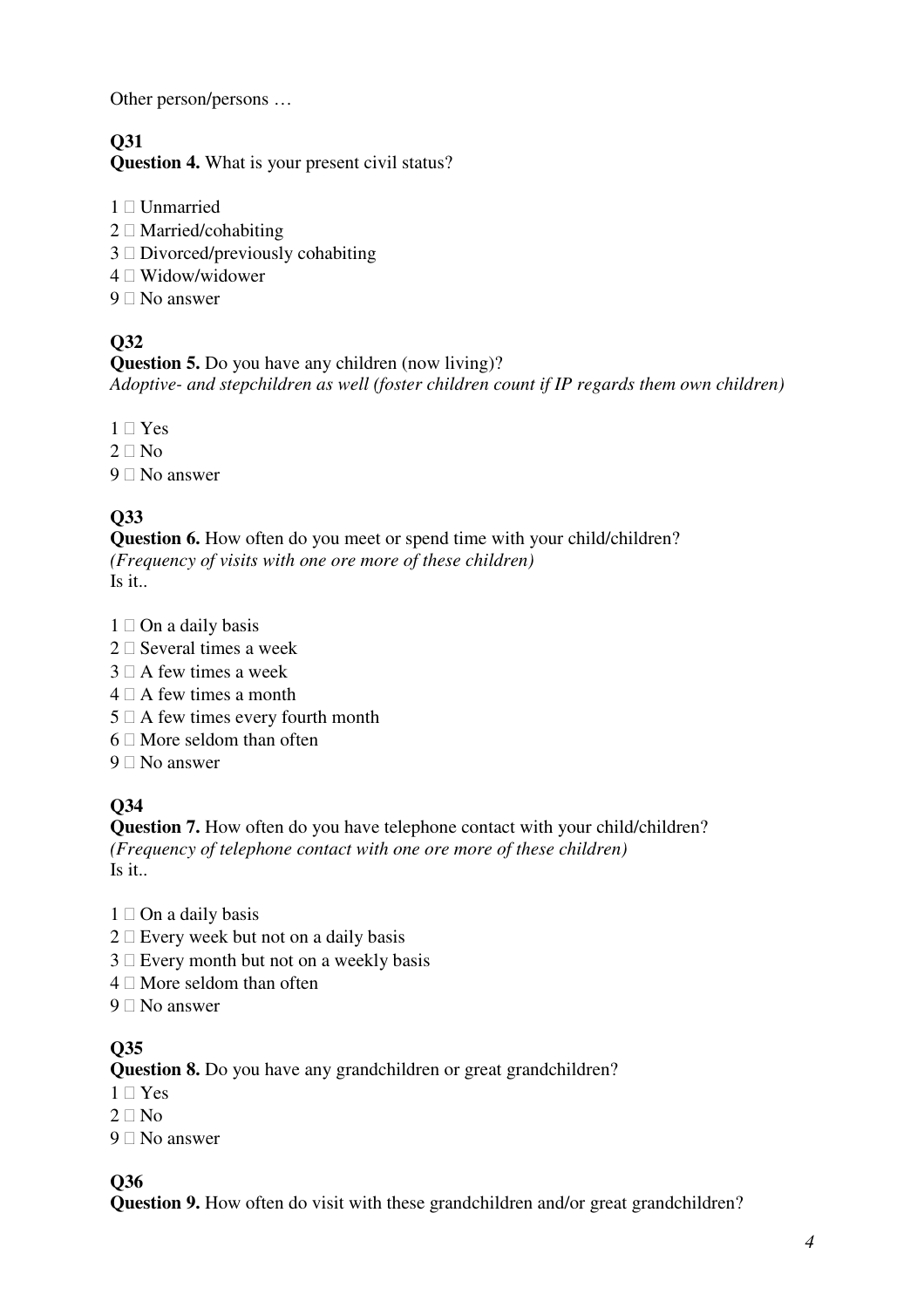*(Frequency of visits with one ore more of these grandchildren and/or great grandchildren)*  Is it..

- 1 On a daily basis
- 2 Several times a week
- 3 A few times a week
- 4 A few times a month
- 5 A few times every fourth month
- 6 More seldom than often
- 9 No answer

## **Q37**

**Question 10.** How often do you have telephone contact with your grandchildren or great grandchildren?

*(Amount of times IP talks with one or more of these grandchildren/great grandchildren on/over the phone)* 

Is it..

- 1 On a daily basis
- 2 Every week but not on a daily basis
- 3 Every month but not on a weekly basis
- 4 More seldom than often
- 9 No answer

### **Q38**

**Question 11.** Sometimes you need help and support from someone. Do you have a relative or close friend who's there for you if you need to talk to someone about personal concerns? *(Several answers possible)*

- $1$  No
- 2 Yes, husband/wife/cohabitant
- 3 Yes, daughter/daughters
- 4 Yes, son/sons
- 5 Yes, other female relative
- 6 Yes, other male relative
- 7 Yes, other friend
- 9 No answer

#### **Q3800**

*Internal control*  IP has no children, go back to previous question or make a note about this

### **Q1010**

Note

### **Q39**

**Question 12.** Next I'm going to ask you some questions about your health. I'll start by asking a general question about how you feel.

How do you assess your general state of health? Is it good, bad or something in between? *(Not a doctor's opinion/diagnosis. The question aims to give an overall view of IP's subjective health)*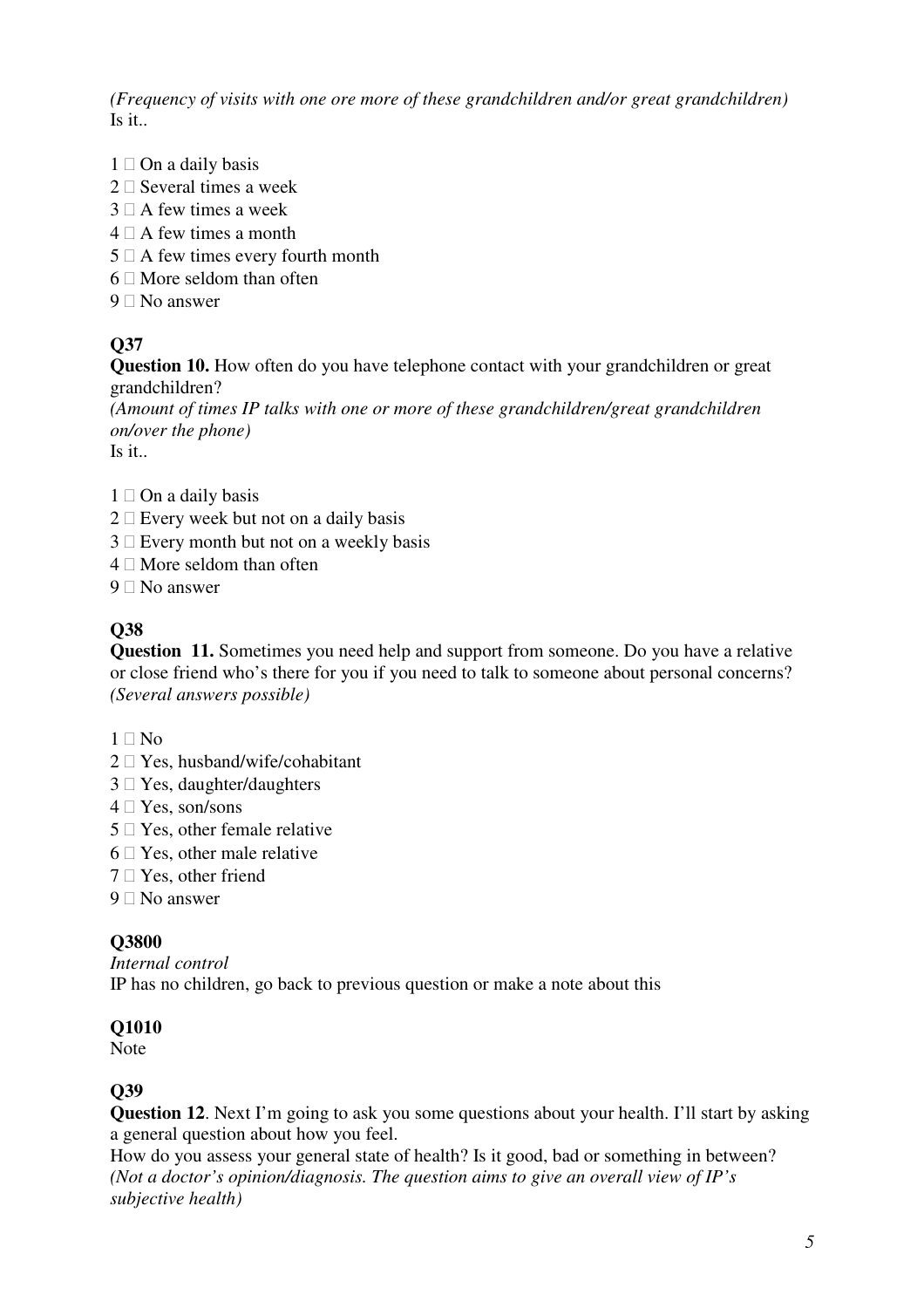- 1 Good
- 2 Bad or
- 3 Something in between
- 9 No answer

**Question 13.** How do you assess your general state of health compared to other people of your own age? Is it better, worse or about the same? *(IP is supposed to relate hers/his general health to other people of their own age)*

- 1 Better
- 2 Worse or
- 3 About the same
- 9 No answer

## **Q41**

**Question 14.** How do you assess your memory? Is it good, bad or something in between?

- 1 Good
- 2 Bad or
- 3 Something in between
- 9 No answer

## **Q42**

**Question 15.** Do you think that your memory has changed over the last 2 years?

- 1 Much worse
- 2 Somewhat worse
- 3 No change
- 4 Somewhat better
- 5 Much worse
- 9 No answer

## **Q44**

**Question 17a.** Can you walk 100 meters fairly briskly without any difficulties? *(Do not include temporary medical conditions)* 

- 1 Yes
- 2 No
- 9 No answer

## **Q45**

**Question 17b.** Can you walk 500 meters fairly briskly without any difficulties? *(Do not include temporary medical conditions)* 

- 1 Yes
- 2  $N_0$
- 9 No answer

### **Q46**

**Question 17c.** Can you run100 meters without any difficulties?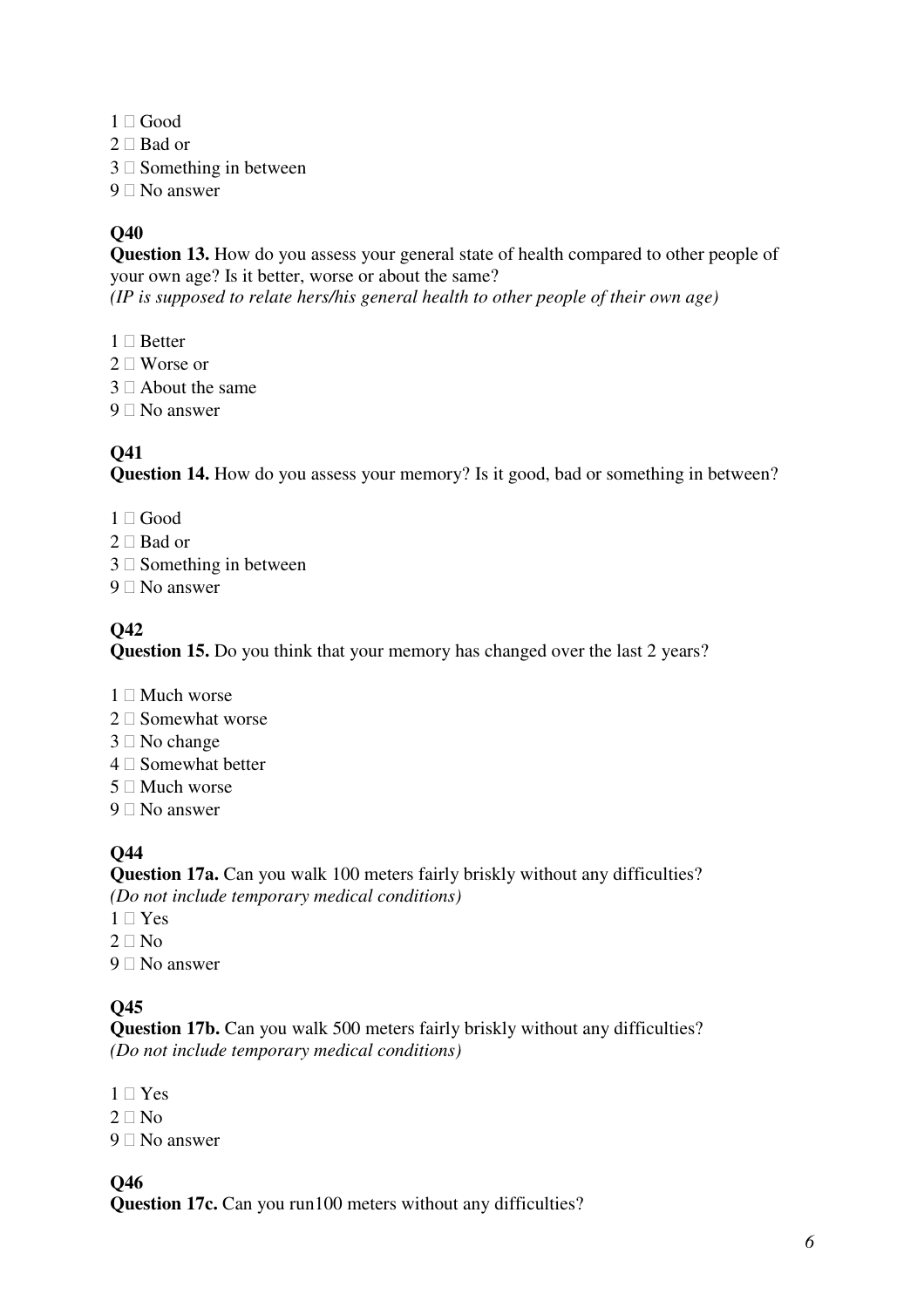*(Do not include temporary medical conditions)* 

- 1 Yes
- $2$  No
- 9 No answer

### **Q47**

**Question 17d.** Can you walk up and down stairs without any difficulties? *(Do not include temporary medical conditions)* 

- 1 Yes
- 2  $N<sub>0</sub>$
- 9 No answer

## **Q48**

**Question 18a.** Can you get up from a kitchen chair (without armrests) without any difficulties?

- 1 Yes
- 2 No
- 9 No answer

### **Q49**

**Question 18b.** Can you pour from a coffee pot or a bottle without any difficulties? *(The question aims to sort out difficulties with hand and/or arm functionality. If IP has difficulties with this task, due to for example bad eyesight, make a note of it)* 

- 1 Yes
- 2 No
- 9 No answer

#### **Q1000**

Note

#### **Q50**

**Question 18c.** Can you hold a pen and write without any difficulties? *(The question aims to sort out difficulties with hand and/or arm functionality. If IP has difficulties with this task, due to for example bad eyesight, make a note of it)* 

- 1 Yes
- 2 No
- 9 No answer

#### **Q1000**

Note

### **Q51**

**Question 18d.** Can you fasten buttons without any difficulties?

*(The question aims to sort out difficulties with hand and/or arm functionality. If IP has difficulties with this task, due to for example bad eyesight, make a note of it)*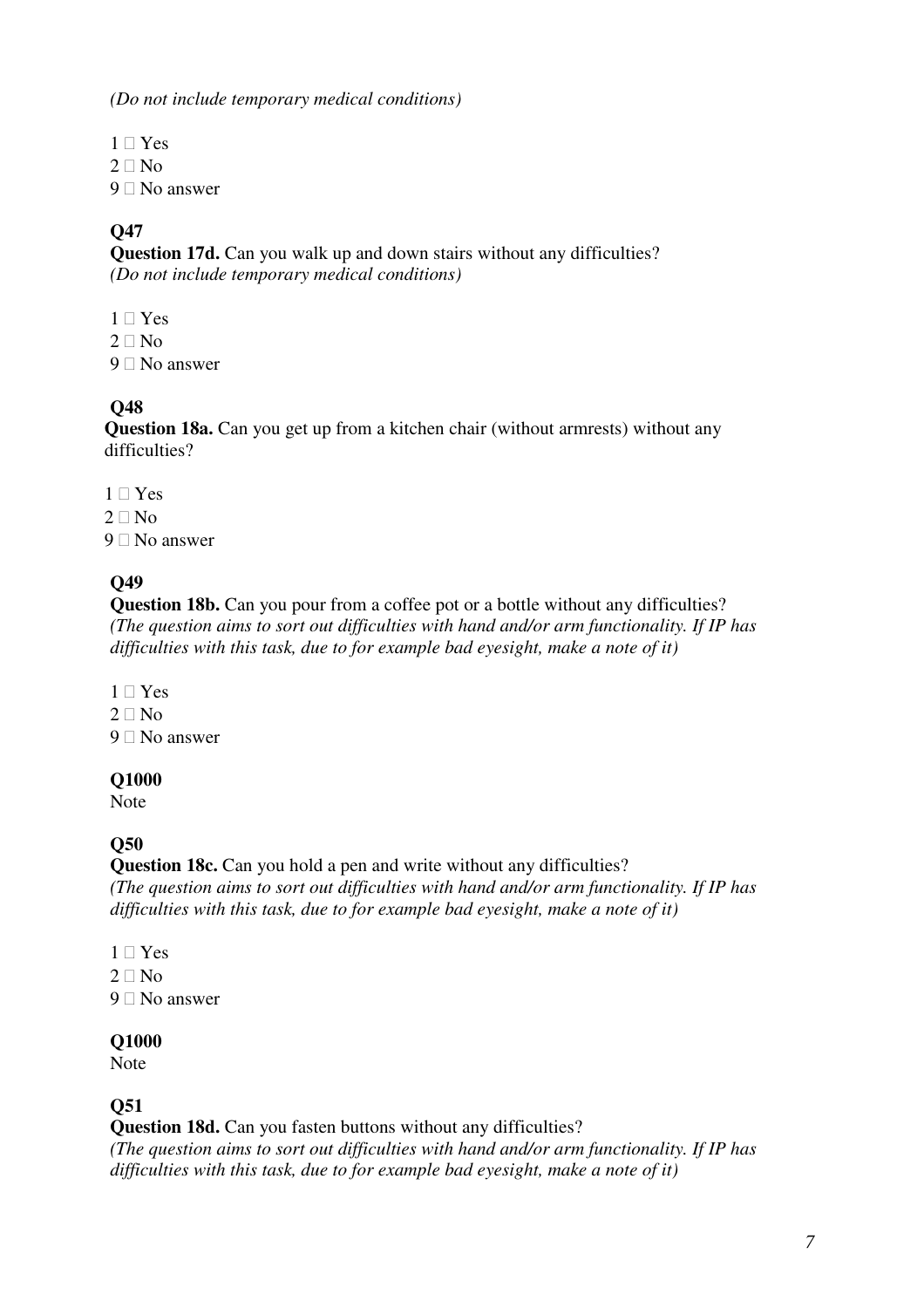- 1 Yes
- $2$  No
- 9 No answer

Note

### **Q52**

**Question 18e.** Can you reach out your arm/hand to greet somebody without any difficulties? *(The question aims to sort out difficulties with hand and/or arm functionality. If IP has difficulties with this task, due to for example bad eyesight, make a note of it)* 

- 1 Yes
- 2 No
- 9 No answer

#### **Q1000**

Note

### **Q53**

**Question 18f.** Can you get down on your knees without any difficulties?

- 1 Yes
- 2 No
- 9 No answer

### **Q54**

**Question 18g.** Can you lift and carry a 5 kilo-grocery bag without any difficulties? *(5 kilos is approximately 5 litres of milk)* 

- 1 Yes
- 2 No
- 9 No answer

### **Q43**

**Question 16.** Can you stand without any support? *(Regardless of whether IP can walk without support) Stand without any support: People who use supportive devises when they walk can usually stand without these devises for shorter periods. Can sit: includes people who need help to get in or out of bed but are able to sit in a wheelchair, chair etc.*

- 1 Yes
- 2 No, but can sit
- 3 No, bedridden or similar
- 9 No answer

#### **Q4300**

#### *Internal control*

IP was able to walk, run, go up and down stairs and should not be bedridden. Go back to the previous question or make a note of it.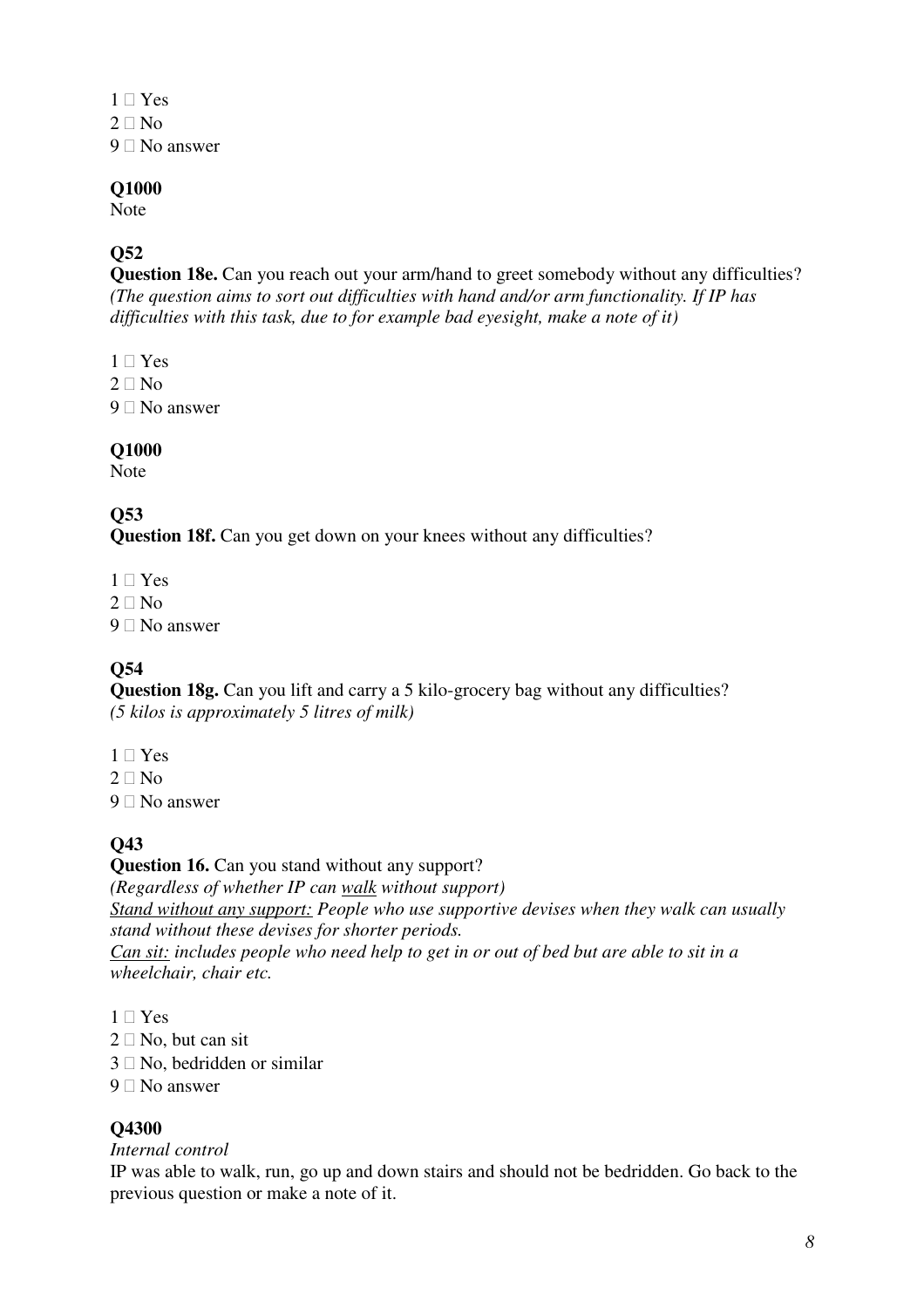Note

### **Q55**

The following four questions concern how you've been feeling the last 14 days. It applies both to occasional and chronic problems.

**Question 19a.** Have you often felt tired during the last 14 days?

*(Notice that the question concerns both occasional and chronic problems. Tiredness caused by a cold should therefore be included.)* 

- 1 Yes
- 2  $N<sub>0</sub>$
- 9 No answer

## **Q56**

**Question 19b.** Have you had trouble getting started in the mornings?

*(Notice that the question concerns both occasional and chronic problems. Tiredness caused by a cold should therefore be included.)* 

- 1 Yes
- $2$  No
- 9 No answer

# **Q57**

**Question 19c.** Have you often felt unusually tired during the days? *(Notice that the question concerns both occasional and chronic problems. Tiredness caused by a cold should therefore be included.)* 

- 1 Yes
- 2 No
- 9 No answer

# **Q58**

**Question 19d.** Have you felt quite exhausted in the evenings?

*(Notice that the question concerns both occasional and chronic problems. Tiredness caused by a cold should therefore be included.)* 

- 1 Yes
- 2 No
- 9 No answer

## **Q59**

**Question 20.** How tall are you? *If IP is unsure about hers/his height, ask her/him to make an estimate.* 

## **Q60**

**Question 21.** How much do you weigh? *If IP is unsure about hers/his weight, ask her/him to make an estimate.* 

## **Q61 – Question 61:1-61:26**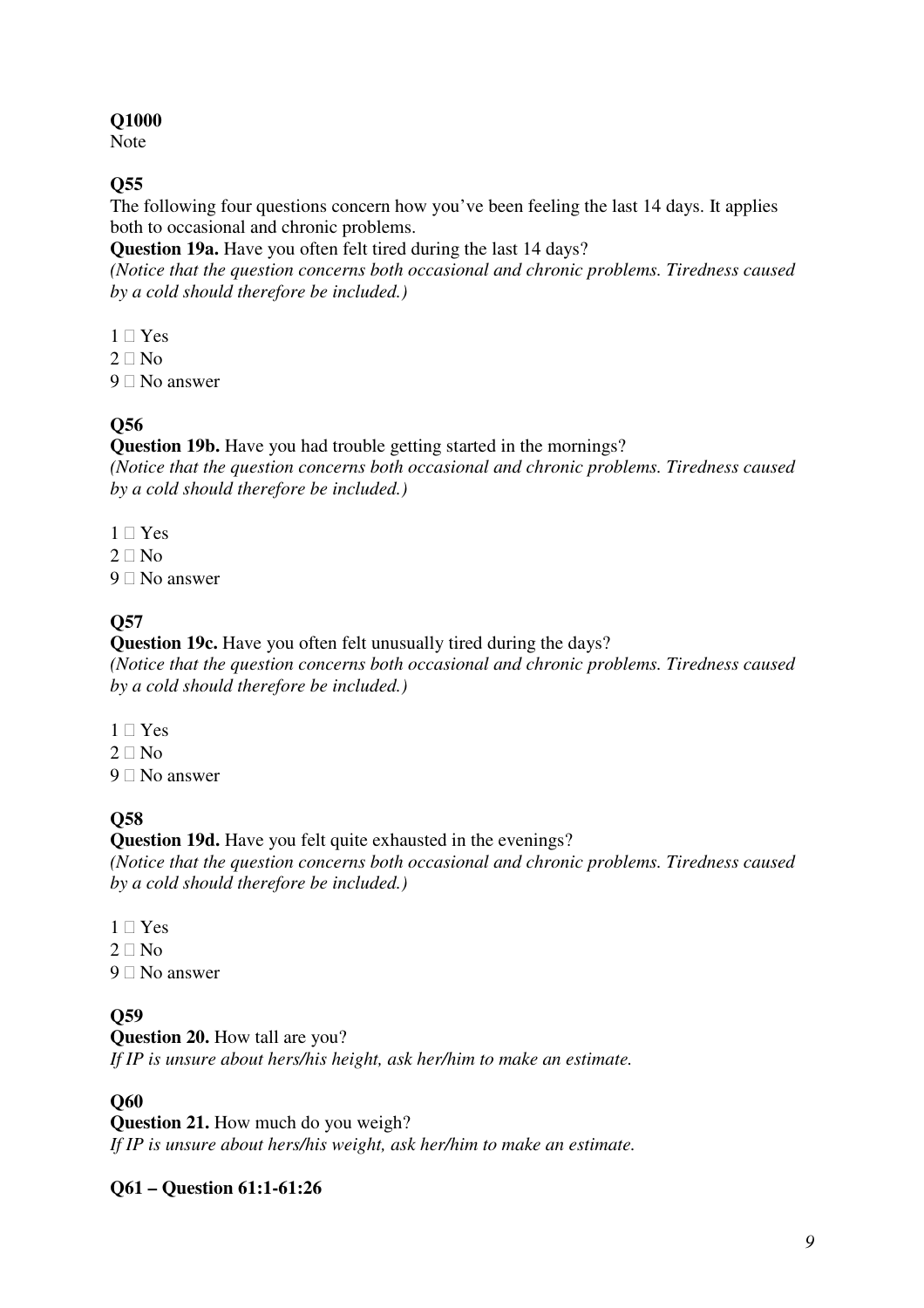*The following questions concern specific symptoms or problems during the last 12 months. Please be aware of the following;* 

- *Many symptoms can result from the same disease. All symptoms should be taken into account even if they originate from the same disease.*
- *If IP takes medicine for a disease or problem and therefore lack symptoms or problems, mark the "yes-box" and ask IP if the symptoms are slight or severe.*
- *Make a note about diseases and symptoms that are not on this list under question 23 (The following question)*

*If IP answers yes: ask if the symptoms and/or problems were slight or severe* 

### **Q61**

**Question 22.** Have you during the last 12 months had any of the following symptoms or problems?

**1.** Pain or ache in the chest

- 1 No
- 2 Yes, slight
- 3 Yes, severe
- 4 No answer

### **Q61**

**Question 22.** Have you during the last 12 months had any of the following symptoms or problems?

#### **2.** Pain in shoulders

- 1 No
- 2 Yes, slight
- 3 Yes, severe
- 4 No answer

### **Q61**

**Question 22.** Have you during the last 12 months had any of the following symptoms or problems?

**3.** Thrombus in the heart, myocardial infarction.

- 1 No
- 2 Yes, slight
- 3 Yes, severe
- 4 No answer

# **Q61**

**Question 22.** Have you during the last 12 months had any of the following symptoms or problems?

### **4.** Heart problems

- $1$  No
- 2 Yes, slight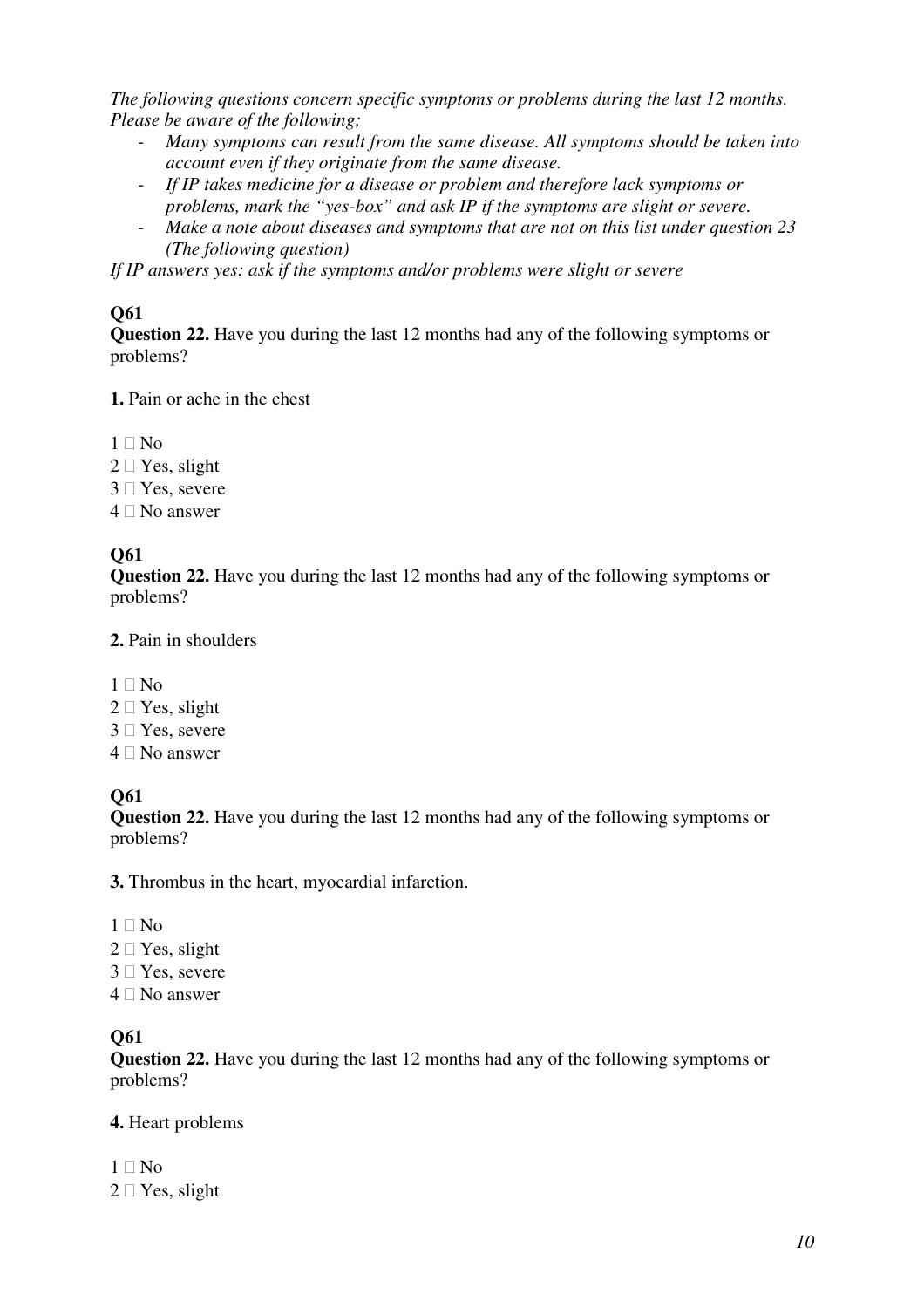- 3 Yes, severe
- 4 No answer

**Question 22.** Have you during the last 12 months had any of the following symptoms or problems?

**5.** High blood pressure

- 1 No
- 2 Yes, slight
- 3 Yes, severe
- 4 No answer

## **Q61**

**Question 22.** Have you during the last 12 months had any of the following symptoms or problems?

**6.** Pain or ache in the back, hips, sciatica

- 1 No
- 2 Yes, slight
- 3 Yes, severe
- 4 No answer

## **Q61**

**Question 22.** Have you during the last 12 months had any of the following symptoms or problems?

**7.** Pain/ache in hands, elbows, legs or knees

- 1 No
- 2 Yes, slight
- 3 Yes, severe
- 4 No answer

## **Q61**

**Question 22.** Have you during the last 12 months had any of the following symptoms or problems?

#### **8.** General fatigue

- 1 No
- 2 Yes, slight
- 3 Yes, severe
- 4 No answer

### **Q61**

**Question 22.** Have you during the last 12 months had any of the following symptoms or problems?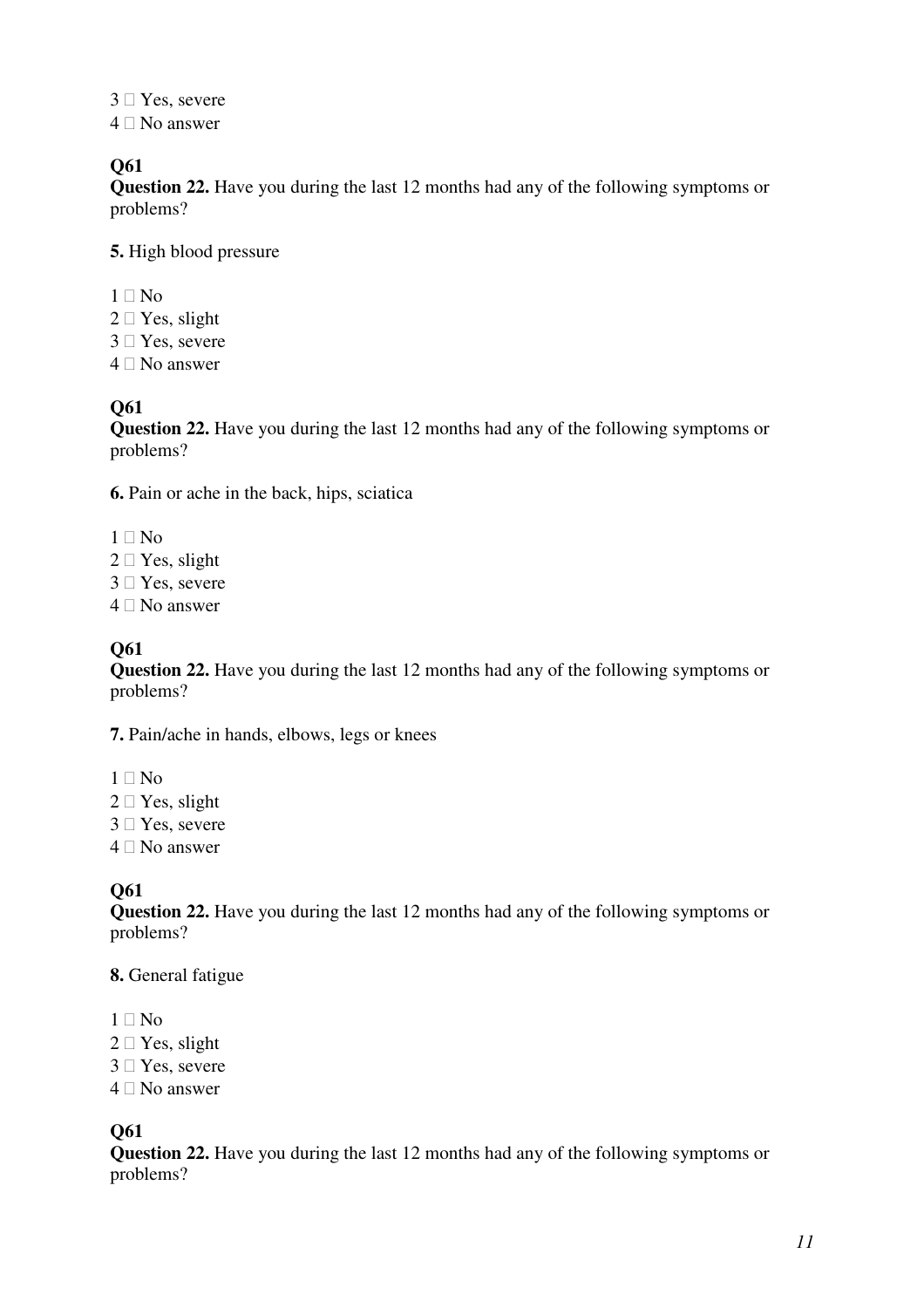#### **9.** Sleeping problems

- 1 No
- 2 Yes, slight
- 3 Yes, severe
- 4 No answer

#### **Q61**

**Question 22.** Have you during the last 12 months had any of the following symptoms or problems?

**10.** Nervous problems (anxiety, nervousness, angst)

- 1 No
- 2 Yes, slight
- 3 Yes, severe
- 4 No answer

## **Q61**

**Question 22.** Have you during the last 12 months had any of the following symptoms or problems?

**11.** Depression, deep sadness

- 1 No
- 2 Yes, slight
- 3 Yes, severe
- 4 No answer

### **Q61**

**Question 22.** Have you during the last 12 months had any of the following symptoms or problems?

#### **12.** Mental illness

- 1 No
- 2 Yes, slight
- 3 Yes, severe
- 4 No answer

### **Q61**

**Question 22.** Have you during the last 12 months had any of the following symptoms or problems?

#### **13.** Dizziness

- 1 No
- 2 Yes, slight
- 3 Yes, severe
- 4 No answer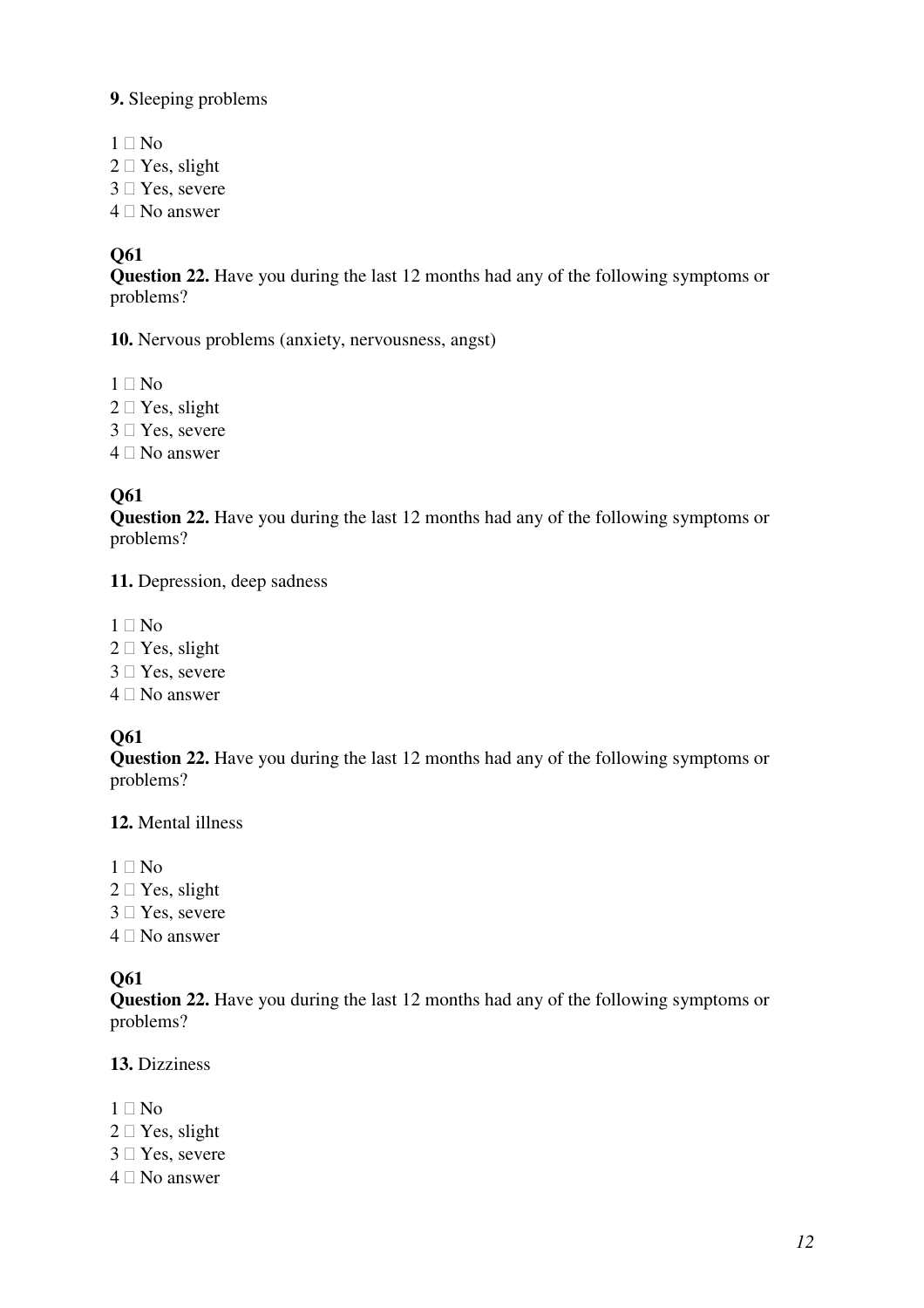**Question 22.** Have you during the last 12 months had any of the following symptoms or problems?

#### **14.** Shortness of breath

- 1 No
- 2 Yes, slight
- 3 Yes, severe
- 4 No answer

### **Q61**

**Question 22.** Have you during the last 12 months had any of the following symptoms or problems?

**15.** Weight loss

- 1 No
- 2 Yes, slight
- 3 Yes, severe
- 4 No answer

#### **Q61**

**Question 22.** Have you during the last 12 months had any of the following symptoms or problems?

**16.** Diabetes

- 1 No
- 2 Yes, slight
- 3 Yes, severe
- 4 No answer

## **Q61**

**Question 22.** Have you during the last 12 months had any of the following symptoms or problems?

**17.** Cerebral haemorrhage, stroke

- 1 No
- 2 Yes, slight
- 3 Yes, severe
- 4 No answer

### **Q61**

**Question 22.** Have you during the last 12 months had any of the following symptoms or problems?

**18.** Leg ulcer?

1 No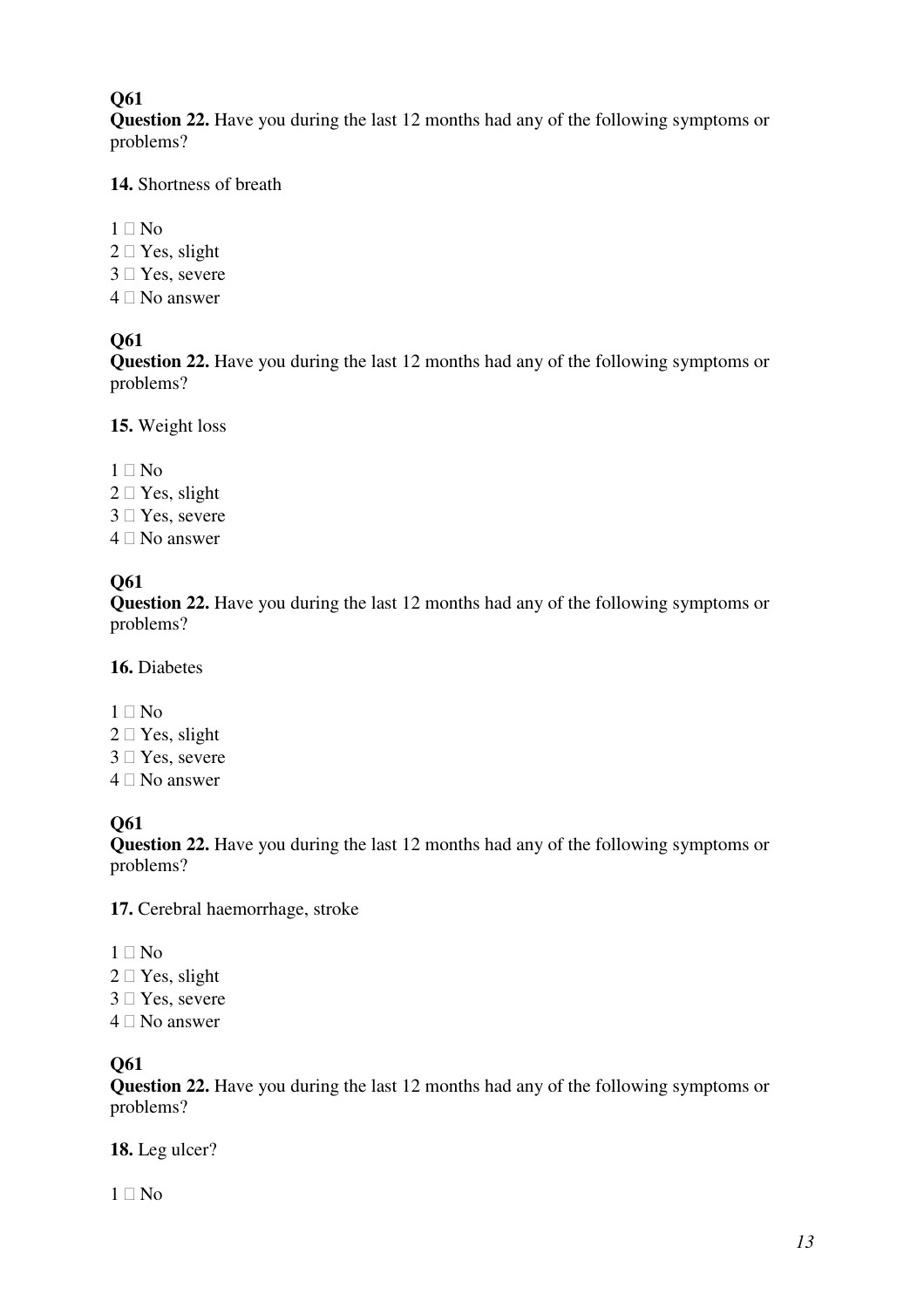- 2 Yes, slight
- 3 Yes, severe
- 4 No answer

**Question 22.** Have you during the last 12 months had any of the following symptoms or problems?

**19.** Stomach ache, pains

- $1$  No
- 2 Yes, slight
- 3 Yes, severe
- 4 No answer

#### **Q61**

**Question 22.** Have you during the last 12 months had any of the following symptoms or problems?

**20.** Vision problem/eye disease *(That is not substantially improved with glasses)* 

- 1 No
- 2 Yes, slight
- 3 Yes, severe
- 4 No answer

### **Q61**

**Question 22.** Have you during the last 12 months had any of the following symptoms or problems?

**21.** Disorder of the reproductive organs *(Women: pain, prolapse, itching etc) (Men: prostate problems etc)* 

- 1 No
- 2 Yes, slight
- 3 Yes, severe
- 4 No answer

#### **Q61**

**Question 22.** Have you during the last 12 months had any of the following symptoms or problems?

**22.** Rashes, eczemas, psoriasis

- 1 No
- 2 Yes, slight
- 3 Yes, severe
- 4 No answer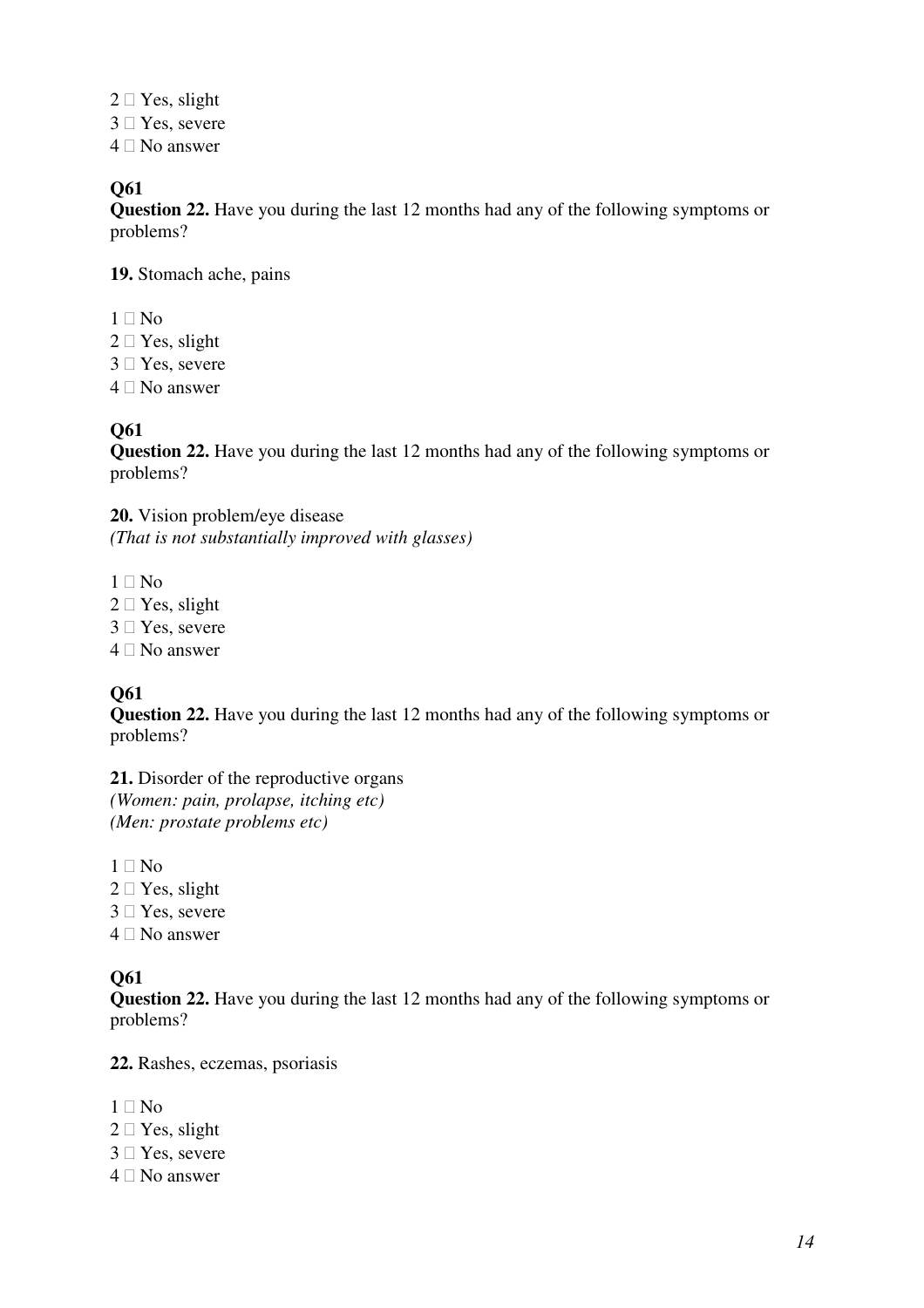**Question 22.** Have you during the last 12 months had any of the following symptoms or problems?

#### **23.** Impaired hearing

- 1 No
- 2 Yes, slight
- 3 Yes, severe
- 4 No answer

### **Q61**

**Question 22.** Have you during the last 12 months had any of the following symptoms or problems?

**24.** Malignant tumour, cancer

- 1 No
- 2 Yes, slight
- 3 Yes, severe
- 4 No answer

#### **Q61**

**Question 22.** Have you during the last 12 months had any of the following symptoms or problems?

**25.** Problem of the lungs (asthma, pneumonia)

- 1 No
- 2 Yes, slight
- 3 Yes, severe
- 4 No answer

## **Q610**

**Question 22.** Have you during the last 12 months had any of the following symptoms or problems?

**26.** Fracture of the hipbone, thighbone and/or bone fracture. *Hip fracture or broken leg* 

- 1 No
- 2 Yes, slight
- 3 Yes, severe
- 4 No answer

## **Q62**

**Question 23a**. Have you had any other diseases or disorders during the last 12 months, which were not included in the list?

*Remind IP that the last 12 months consists of the time elapsed from the same month one year ago.*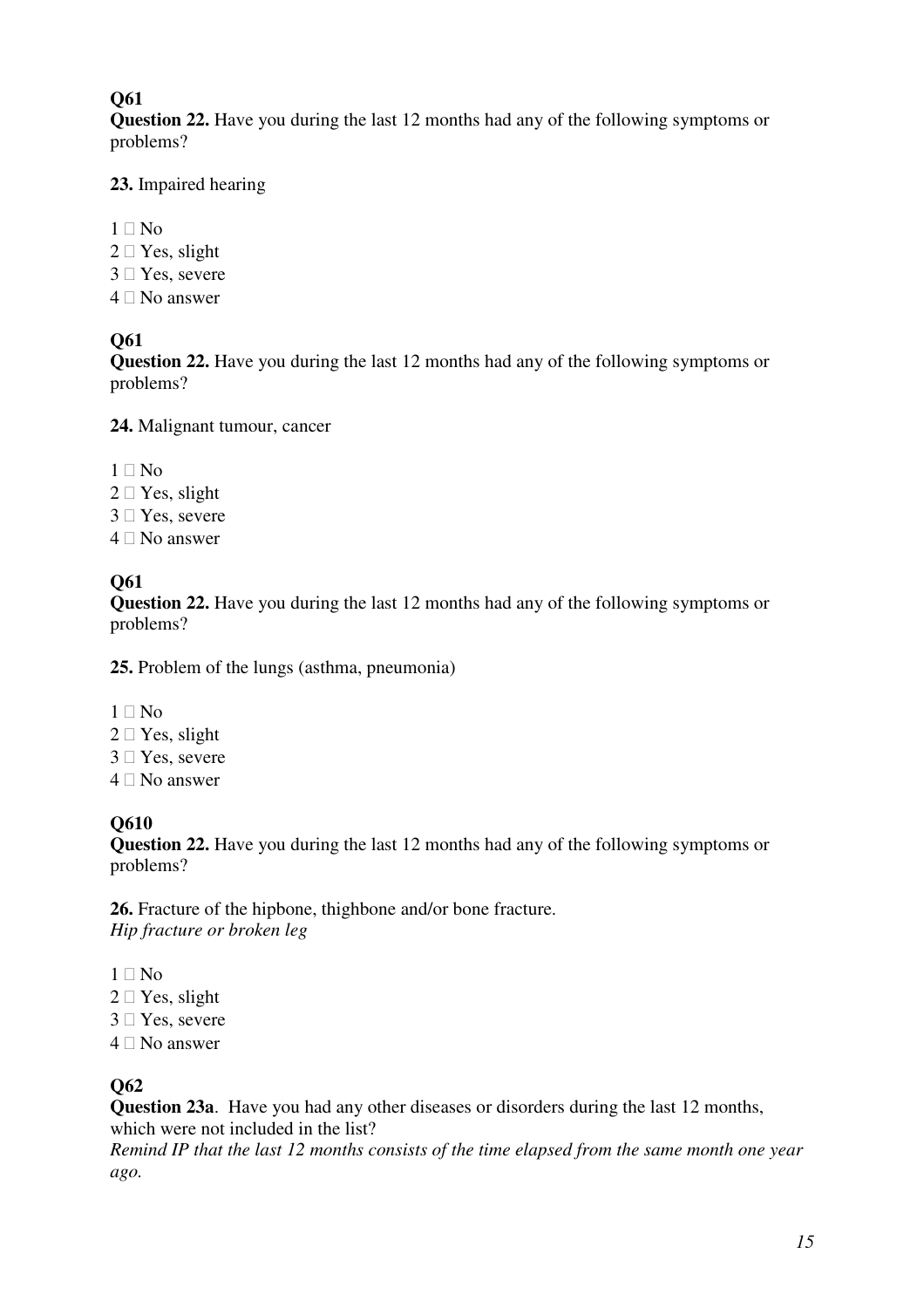- 1 Yes
- 2 No
- 9 No answer

**Question 23b**. If yes, what disease or problem is that?

### **Q640**

Are the disease or problems slight or severe?

- 1 Slight
- 2 Severe
- 9 No answer

#### **Q64**

Mark below for alternative/open answers

- 3 Additional diseases or problems (go to **Q65**)
- 4 No additional diseases or problems (go to **Q69**)

#### **Q65**

What are these additional diseases or problems?

#### **Q660**

Are the disease or problems slight or severe?

- 1 Slight
- 2 Severe
- 9 No answer

### **Q66**

Mark below for alternative/open answers

- 3 Additional diseases or problems (go to **Q67**)
- 4 No additional diseases or problems (go to **Q69**)

#### **Q67**

What are these additional diseases or problems?

### **Q68**

Are the disease or problems slight or severe?

- 1 Slight
- 2 Severe

#### **Q69**

**Question 24.** Many elderly have problems controlling their urine. Have you had any such problems?

*Several answers are possible.* 

*This question refers to IP's ability to control urination. Do not include the need for frequent urination.*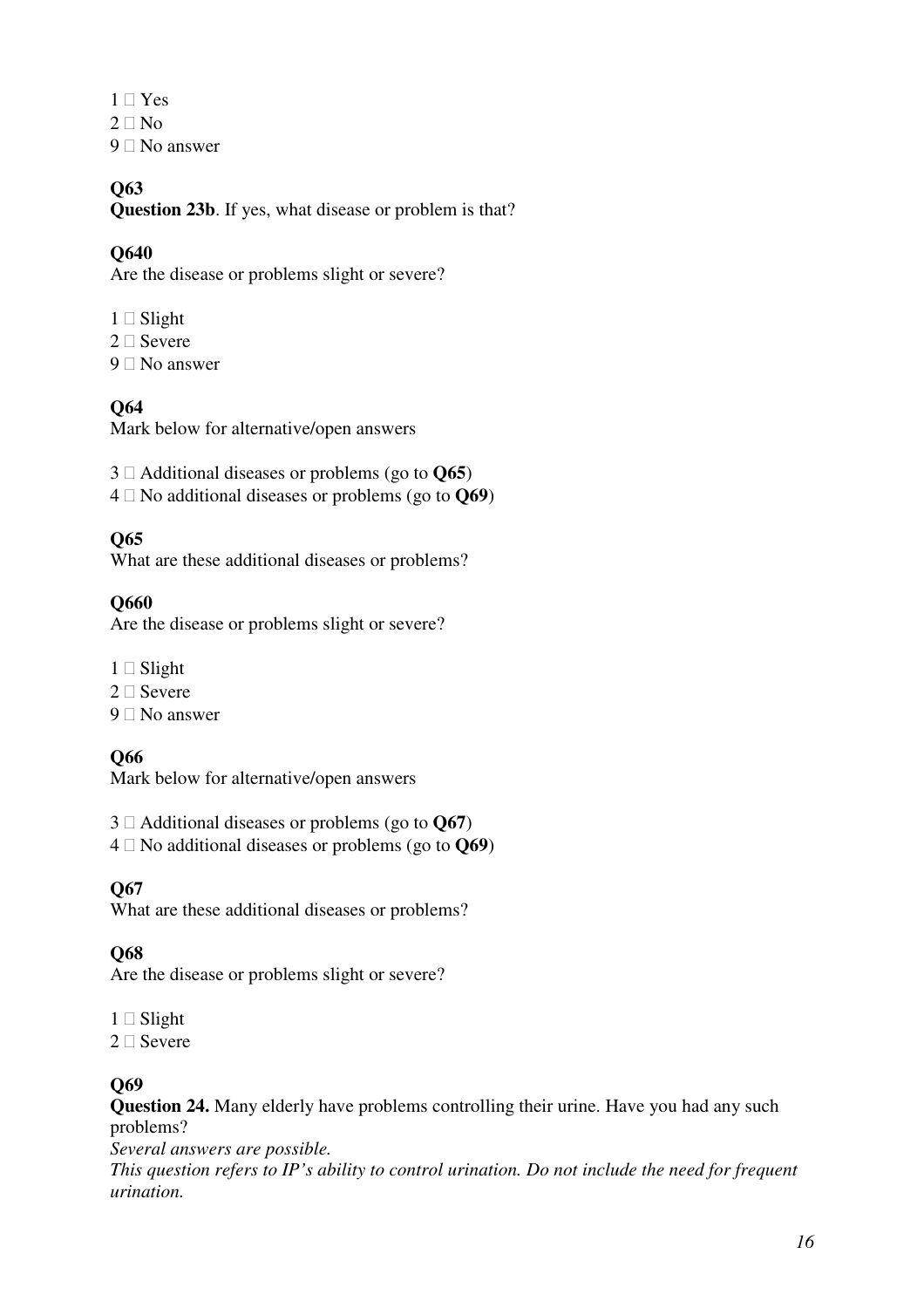- 1 Yes, when I laugh or sneeze
- 2 Yes, during the night
- 3 Yes, sometimes
- 4 Yes, most often
- 5 No, never
- 6 no, have a catheter or diaper
- 9 No answer

**Question 25.** Can you, with or without a hearing aid, hear what is said in a conversation between several persons without any difficulties?

- 1 Yes
- $2$  No
- 9 No answer

### **Q71**

**Question 26.** Can you, with or without a hearing aid, hear what's said in a conversation with one other person without any difficulties?

*Be specific that this question is about a conversation with one other person* 

- 1 Yes
- 2  $N<sub>0</sub>$
- 9 No answer

### **Q72**

**Question 27.** Can you read a newspaper without any difficulties? *The question concerns vision disorders. If there is any other reason for difficulty, make a note of it.* 

- 1 Yes, without glasses
- 2 Yes, with glasses
- 3 No, certain difficulties
- 4 No, not at all
- 9 No answer

#### **Q1000**

Note

## **Q73**

**Question 28.** Which of the following statements best describe your teeth?

*You can, for a quick response, tell IP that alternative 3-5 is for people with teeth of their own and that alternative 1-2 for them without. If IP is hesitant when it comes to alternative 4 or 5, tell her/him that 4 is for people with a lot of fillings who have had root canals and other more complicated measures done. Alternative 5 is for them who have hade lighter work done to their teeth.* 

- 1 No teeth, or only a few
- 2 Complete or partial dentures
- 3 Own teeth in bad shape: many missing etc.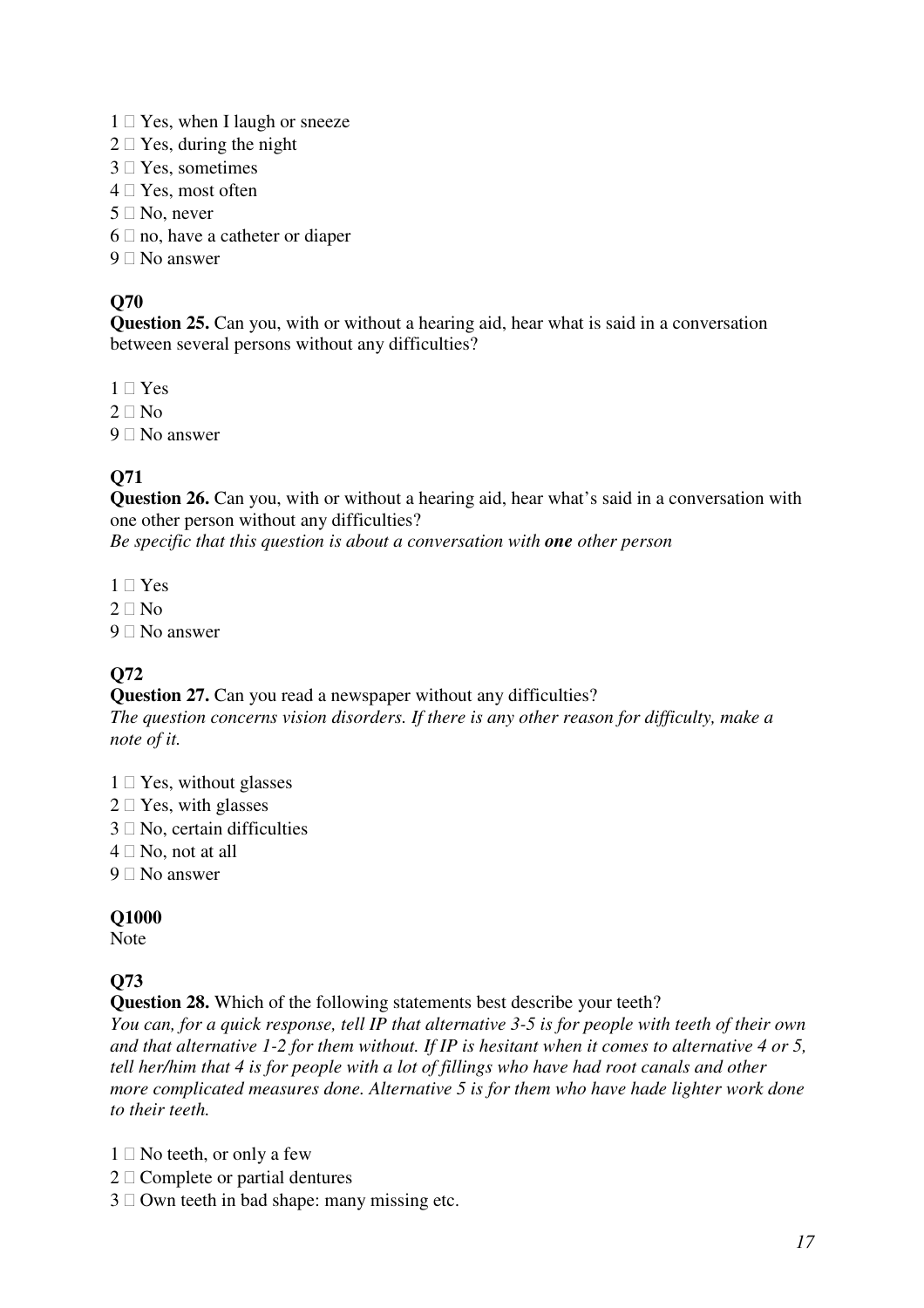- 4 Own teeth: many fillings or bridges
- 5 Own teeth in good shape: no or few fillings

**Question 29.** Do your dentures work well or do you have problems with them?

- 1 Work well
- 2 Have got problems with them
- 9 No answer

## **Q75**

#### **Question 30.** Do you have any dental implants? *Dental implants refer to a fully replaced tooth (that has been screwed into the jawbone)*

- 1 Yes
- 2 No
- 99 Do not know
- 9 No answer

### **Q76**

**Question 31.** How many dental implants have you got?

### **Q77**

**Question 32.** Have you visited a dentist during the last 12 months? *This question refers to a visit for IP's own sake. If IP has visited a dental hygienist, make a note of it but don't count it as a visit per se.* 

- 1 Yes
- 2 No
- 9 No answer

#### **Q1000**

Note

**Q78** 

**Question 33.** Can you chew hard food such as hard bread or apples?

- 1 Yes, without difficulties
- 2 Yes, but I must be careful
- 3 No, not at all
- 9 No answer

### **Q79**

**Question 34.** Do you usually buy food yourself? *Using assistive devises does not constitute help.* 

- 1 Yes, completely by myself
- 2 Yes, with help
- 3 No, not at all
- 9 No answer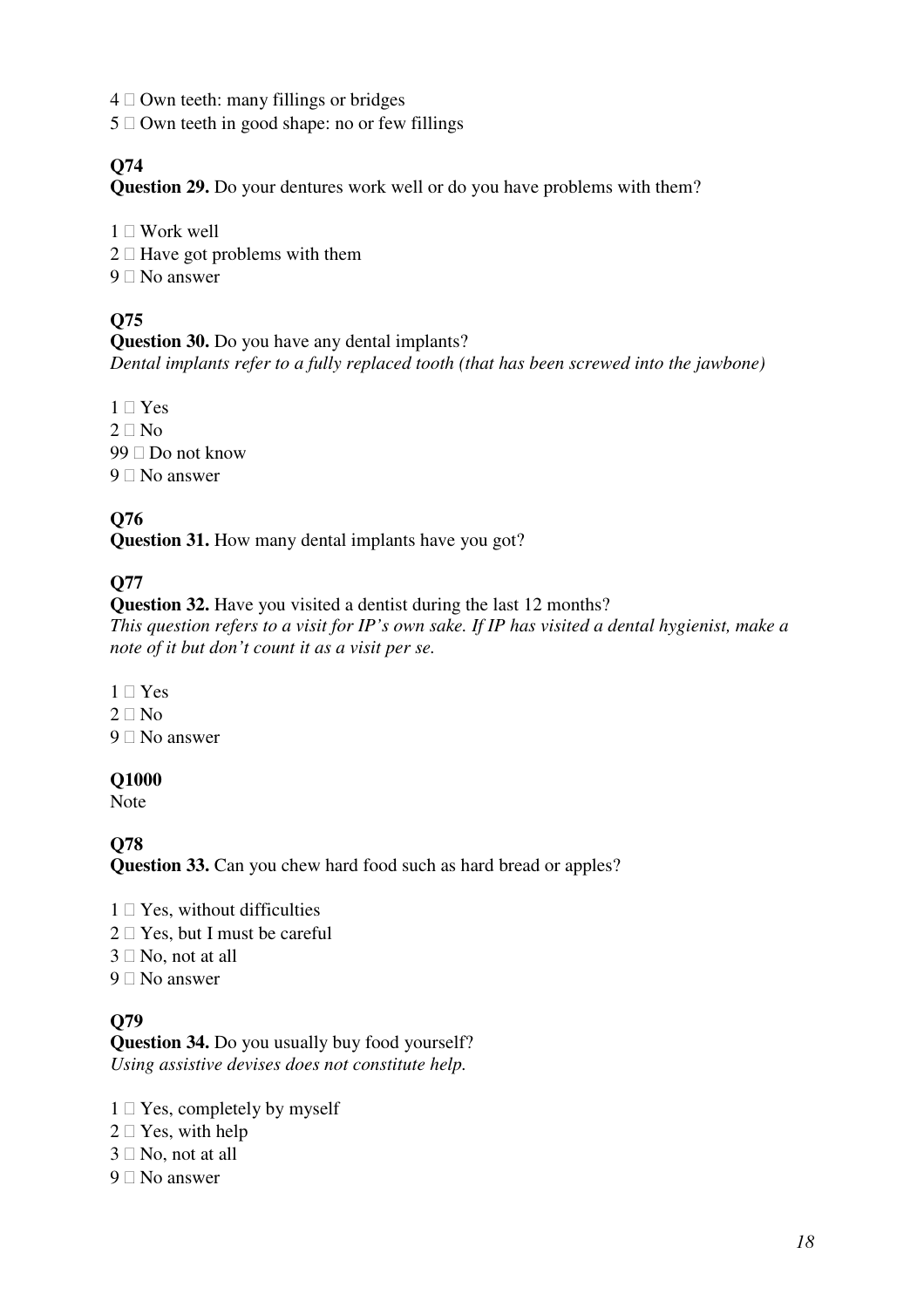**Question 35.** Who usually helps you to buy food?

*Several answers are possible.* 

*Home-help service refers to municipal home-help service; private "municipal" home-help service and home based medical care.* 

*Privately paid help refers to aid that is not administrated on a municipal level and that IP pays for herself/himself.*

- 1 Spouse/cohabitant
- 2 Daughter
- 3 Son
- 4 Other female relative
- 5 Other male relative
- 6 Other person
- 7 Home-help service
- 8 Privately paid help
- 9 Volunteer organisation
- 10 No answer

## **Q8000**

### *Internal control*

IP has mentioned that she/he doesn't have any now living children. Go to the previous question or make a note about it.

## **Q1010**

Note

# **Q81**

**Question 36.** Would you be able to buy food if you had to?

- 1 Yes
- $2$  No
- 3 Do not know
- 9 No answer

# **Q82**

## **Question 37.** Do you usually prepare food for yourself?

*Using assistive devises does not constitute help. To be able to prepare food for oneself refers to IP's ability to manage the kitchen and actually cook for herself/himself. If IP only heats prepared meals, mark the alternative "Yes, with help".* 

- 1 Yes, completely by myself
- 2 Yes, with help
- 3 No, not at all
- 9 No answer

## **Q83**

**Question 38.** Who usually helps you to prepare food? *Several answers are possible.*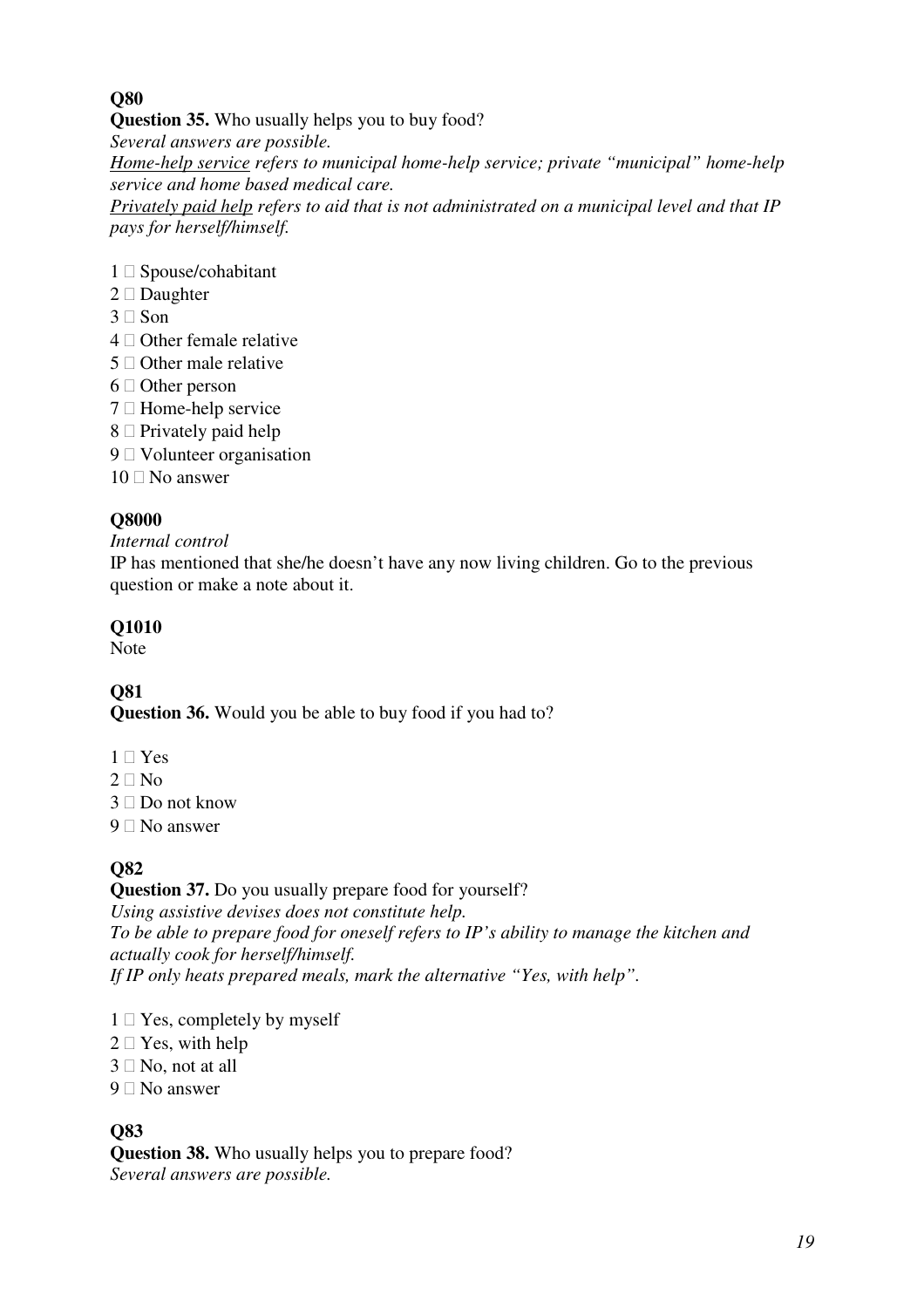*Home-help service refers to municipal home-help service; private "municipal" home-help service and home based medical care.* 

*Privately paid help refers to aid that is not administrated on a municipal level and that IP pays for herself/himself.*

- 1 Spouse/cohabitant
- 2 Daughter
- 3 Son
- 4 Other female relative
- 5 Other male relative
- 6 Other person
- 7 Home-help service
- 8 Privately paid help
- 9 Volunteer organisation
- 10 No answer

#### **Q8300**

*Internal control*

IP has mentioned that she/he doesn't have any now living children. Go to the previous question or make a not of it.

#### **Q1000**

Note

### **Q84**

**Question 39.** Would you be able to prepare food if you had to?

- 1 Yes
- 2  $N<sub>0</sub>$
- 3 Do not know
- 9 No answer

### **Q85**

### **Question 40.** Do you usually do the house cleaning by yourself?

*Using assistive devises does not constitute help.* 

*Housecleaning refers to ordinary cleaning such as vacuum cleaning, dusting etc. Cleaning windows, major cleaning related to moving etc does not count as housecleaning. The quality of the housecleaning is according to IP's own assessment.* 

- 1 Yes, completely by myself
- 2 Yes, with help
- 3 No, not at all
- 9 No answer

### **Q86**

**Question 41.** Who usually helps you with the housecleaning?

*Several answers are possible.* 

*Home-help service refers to municipal home-help service; private "municipal" home-help service and home based medical care.* 

*Privately paid help refers to aid that is not administrated on a municipal level and that IP pays for herself/himself.*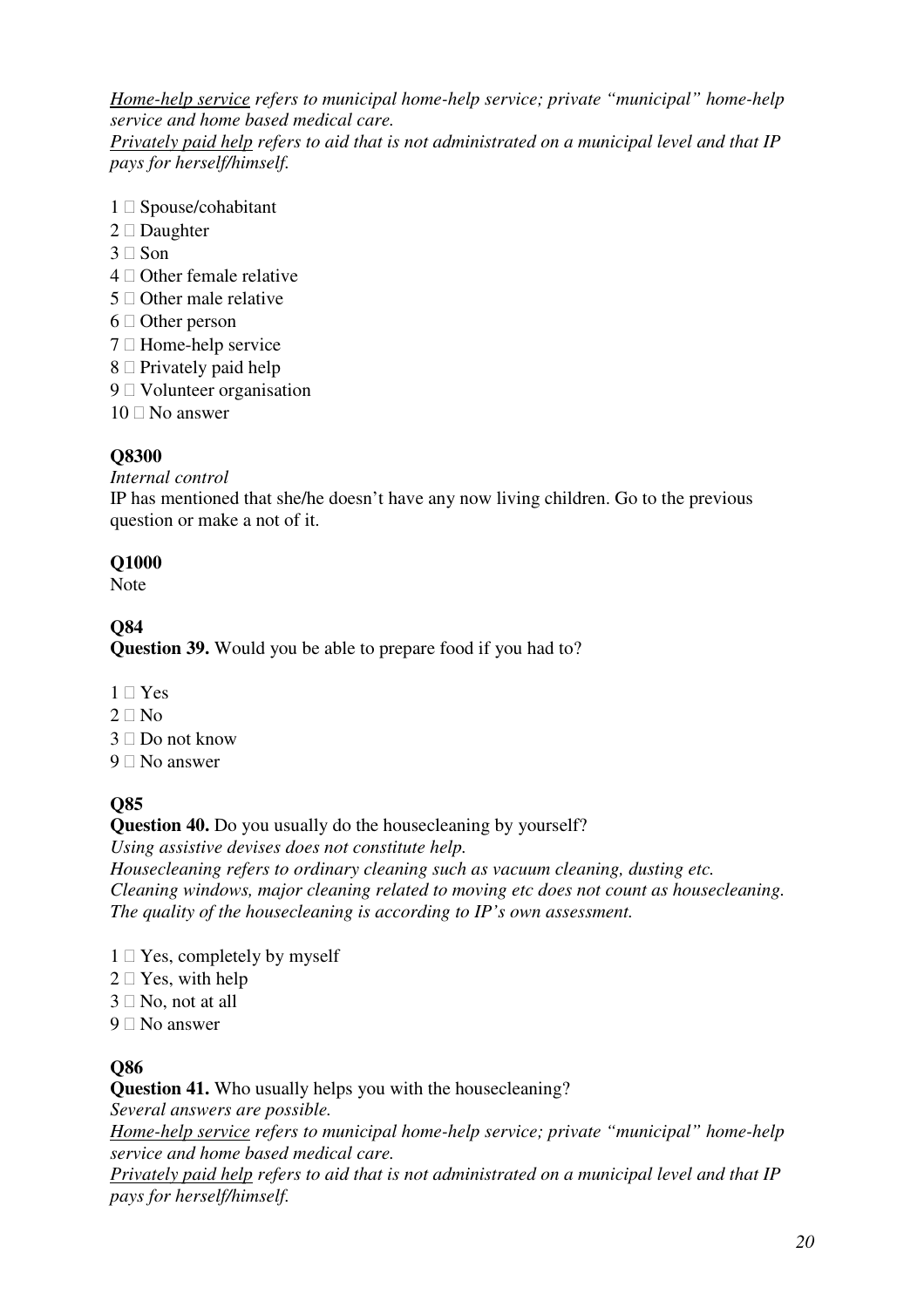- 1 Spouse/cohabitant
- 2 Daughter
- 3 Son
- 4 Other female relative
- 5 Other male relative
- 6 Other person
- 7 Home-help service
- 8 Privately paid help
- 9 Volunteer organisation
- 10 No answer

#### *Internal control*

IP has mentioned that she/he doesn't have any now living children. Go to the previous question or make a not of it.

### **Q1010**

Note

## **Q87**

**Question 42.** Would you be able to do the cleaning by yourself if you had to?

- 1 Yes
- $2$  No
- 3 Do not know

## **Q88**

**Question 43.** Can you bathe/shower yourself?

*Using assistive devises does not constitute help.* 

*To bathe/shower oneself means that IP can manage to get herself/himself back and forth to the bathing place and wash herself/himself all over.* 

*If IP needs help to scrub hers/his back or needs supervision, mark the alternative "Yes, with help".* 

- 1 Yes, completely by myself
- 2 Yes, with help
- 3 No, not at all
- 9 No answer

## **Q89**

**Question 44.** Who usually helps you bathe/shower? *Several answers are possible.* 

*Home-help service refers to municipal home-help service; private "municipal" home-help service and home based medical care.* 

*Privately paid help refers to aid that is not administrated on a municipal level and that IP pays for herself/himself.* 

- 1 Spouse/cohabitant
- 2 Daughter
- 3 Son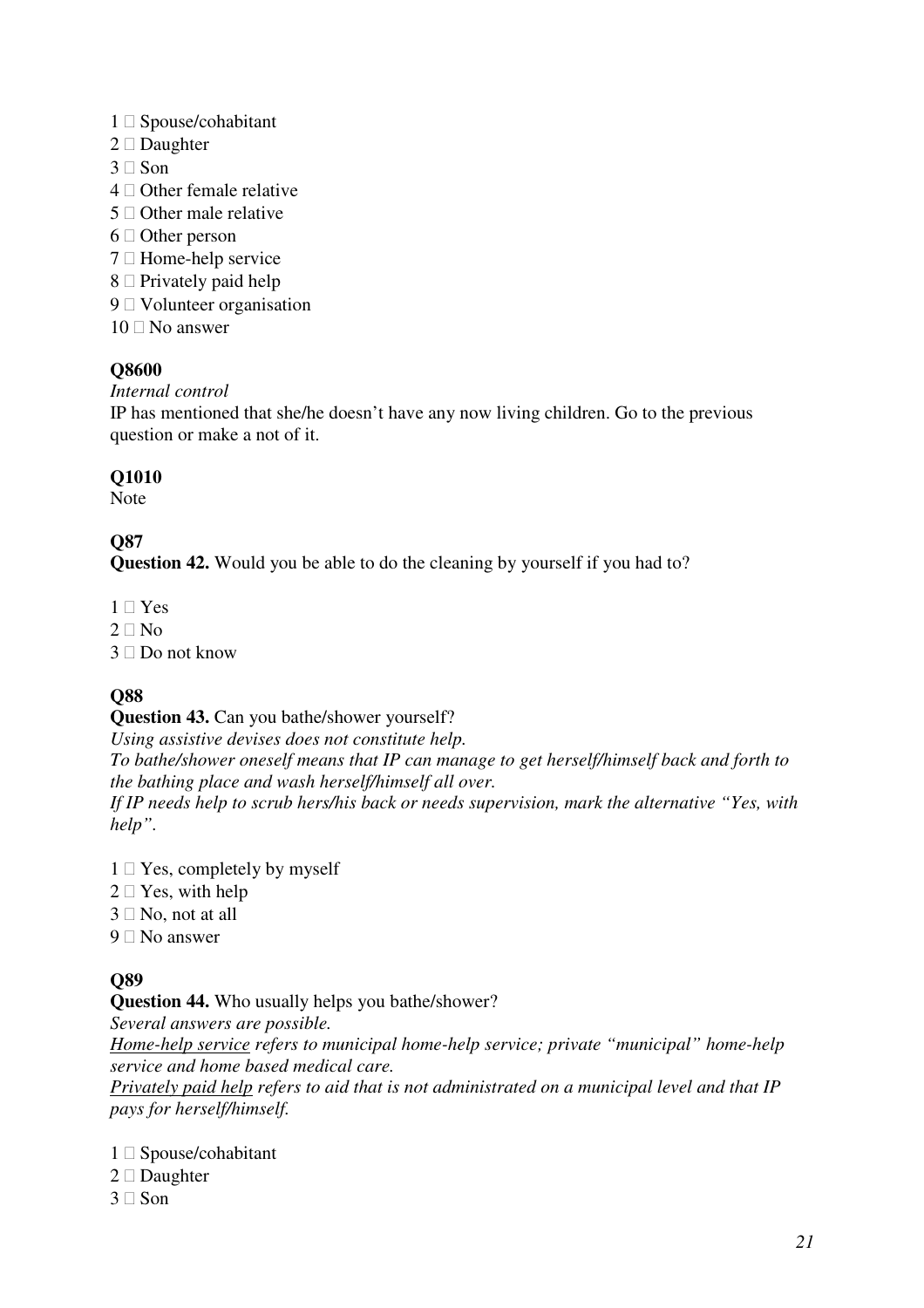- 4 Other female relative
- 5 Other male relative
- 6 Other person
- 7 Home-help service
- 8 Privately paid help
- 9 Volunteer organisation
- 10 No answer

#### *Internal control*

IP has mentioned that she/he does not have any now living children. Go to the previous question or make a not of it.

#### **Q1010**

Note

#### **Q90**

**Question 45.** Would you be able to bathe/shower if you had to?

- 1 Yes
- 2  $N<sub>0</sub>$
- 3 Do not know
- 9 No answer

### **Q91**

#### **Question 46.** Can you eat by yourself?

*"Completely by myself" means that IP is able to cut meat, prepare a sandwich and open cans/bottles/boxes etc by herself/himself.* 

*If IP is in the hospital, eating by oneself means that personal can leave the food tray by the bed.* 

*"With help" refers to if IP needs help to cut meat, prepare a sandwich and open cans/bottles/boxes etc.* 

*"Not at all" refers to if IP needs help to bring the food to her/his mouth, or if IP has tube feeding or IV.* 

- 1 Yes, completely by myself
- 2 Yes, with help
- 3 No, not at all
- 9 No answer

### **Q92**

**Question 47.** Can you go to the toilet by yourself? *"Completely by myself" refers to if IP is able to manage everything by her/his self, get dressed and wipe herself/himself and so forth. If IP uses diapers during daytime, mark the alternative "no, not at all".*

- 1 Yes, completely by myself
- 2 Yes, with help
- 3 No, not at all
- 9 No answer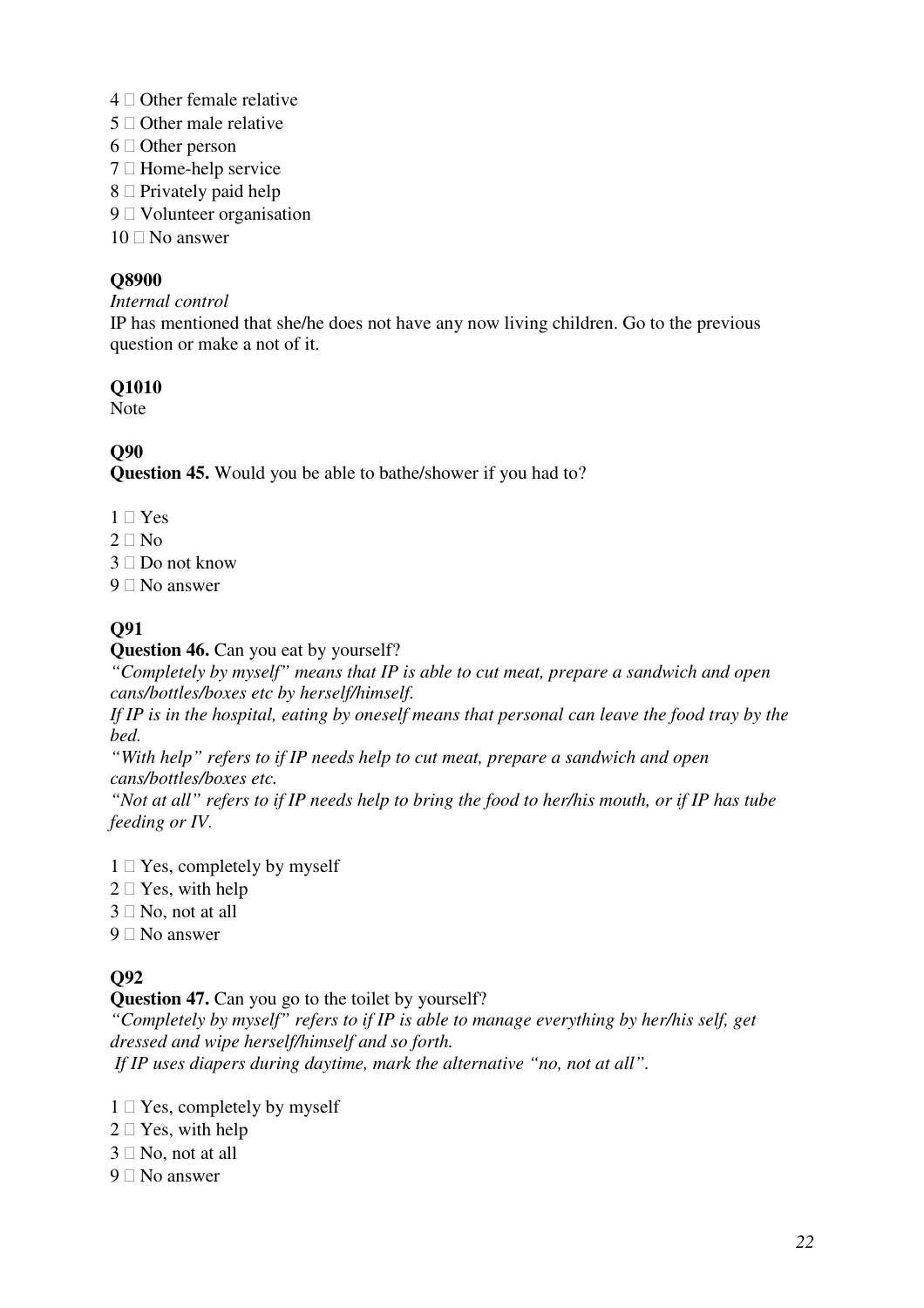## **Question 48.** Can you dress and undress by yourself?

*"Completely by my self" refers to if IP is able to take out clothes and get dressed without supervision. Using assistive devises does not constitute help. If IP wears a corset or an artificial limb/prosthesis and needs help to get that on, mark the alternative "Yes, with help" and make a note of it.*

- 1 Yes, completely by myself
- 2 Yes, with help
- 3 No, not at all
- 9 No answer

#### **Q1000**

Note

### **Q94**

#### **Question 49.** Can you get in and out of bed by yourself?

*"Completely by my self" refers to if IP is able to get in and out of bed without supervision. Using assistive devises does not constitute help.* 

- 1 Yes, completely by myself
- 2 Yes, with help
- 3 No, not at all
- 9 No answer

## **Q95**

### **Question 50.** Can you cut your toenails by yourself?

*A person ought to have good eyesight, grip strength and has to be able to reach hers/his toes to be able to cut ones toenails.* 

- 1 Yes, completely by myself
- 2 Yes, with help
- 3 No, not at all
- 4 Not relevant
- 9 No answer

#### **Q96 Question 21.** Can you wash your hair by yourself?

- 1 Yes, completely by myself
- 2 Yes, with help
- 3 No, not at all
- 4 Not relevant
- 9 No answer

### **Q97**

**Question 52.** Have you received any help with practical duties or care from the home-help services during the last 12 months?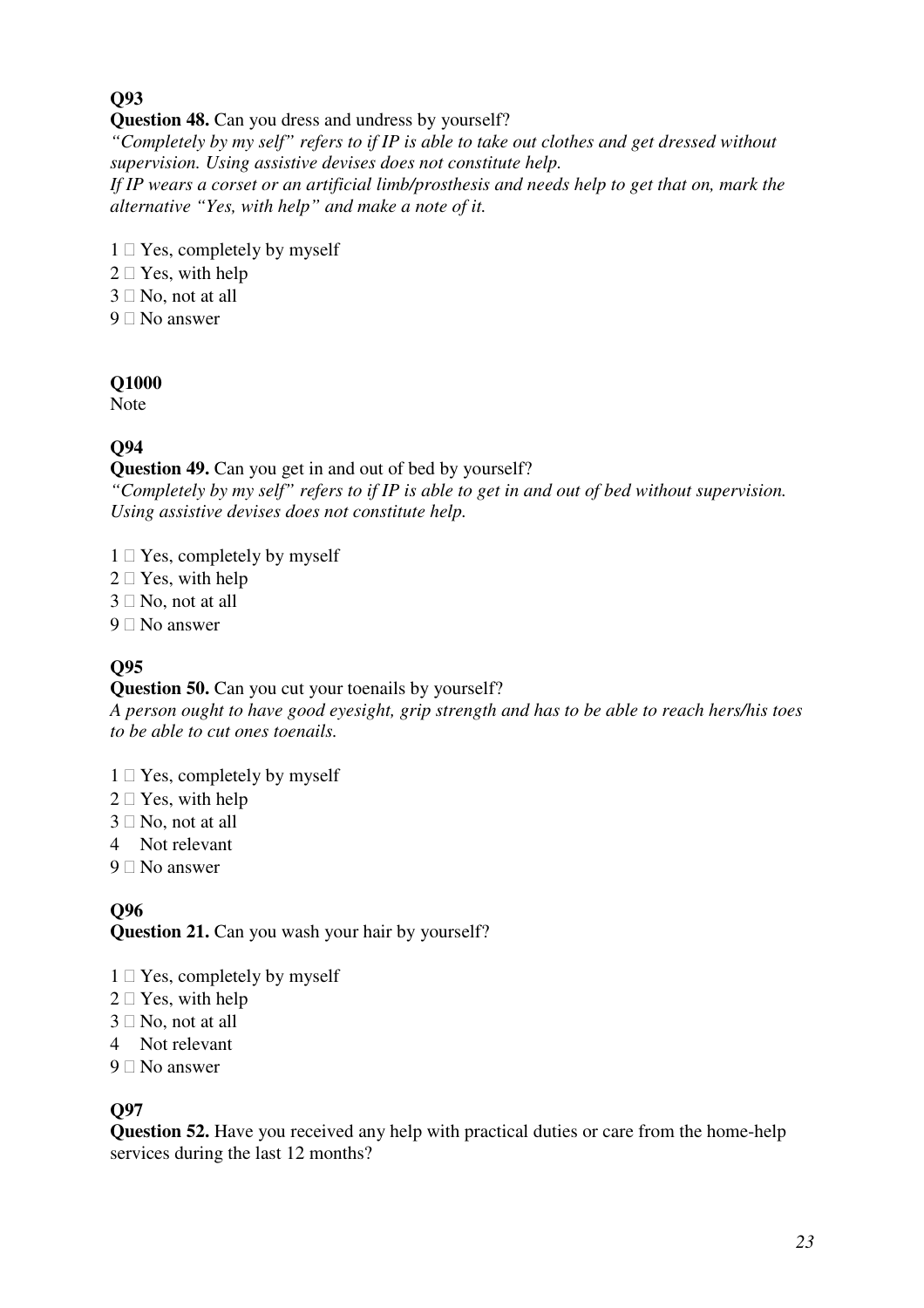*Home-help service refers to municipal home-help service; private "municipal" home-help service and home based medical care.* 

*Include services granted by the municipality that are provided by private firms. Transportation services do not count.* 

- 1 Yes
- 2 No
- 9 No answer

### **Q9700**

#### *Internal control*

IP has previously mentioned that she/he receives help from home-help services. Go back to the previous question or make a note of it.

## **Q1010**

Note (has to be written down)

## **Q98**

**Question 53.** How often do you receive help from the home-help services?

- 1 Every day
- 2 Several times a week
- 3 Once a week
- 4 A few times a month
- 5 More seldom
- 9 No answer

# **Q99**

**Question 54.** Do you help your spouse /cohabitant on a regular basis with personal care such as bathing/showering, dressing, getting to bed and supervision?

*This refers to help that IP gives to her/his spouse /cohabitant due to the spouses/cohabitants lack of ability to manage this by herself/himself.* 

- 1 Yes
- 2  $\sqrt{2}$
- 9 No answer

## **Q100**

**Question 55.** Do you help an elderly relative (who doesn't live with you) on a regular basis with her/his daily care, domestic work or supervision?

*Be specific about the fact that the question refers to an elderly relative that doesn't live with IP.* 

- 1 Yes, every day
- 2 Yes, several times a week
- 3 Yes, once a week
- 4 Yes, a few times a month
- 5 No, never
- 9 No answer

### **Q101**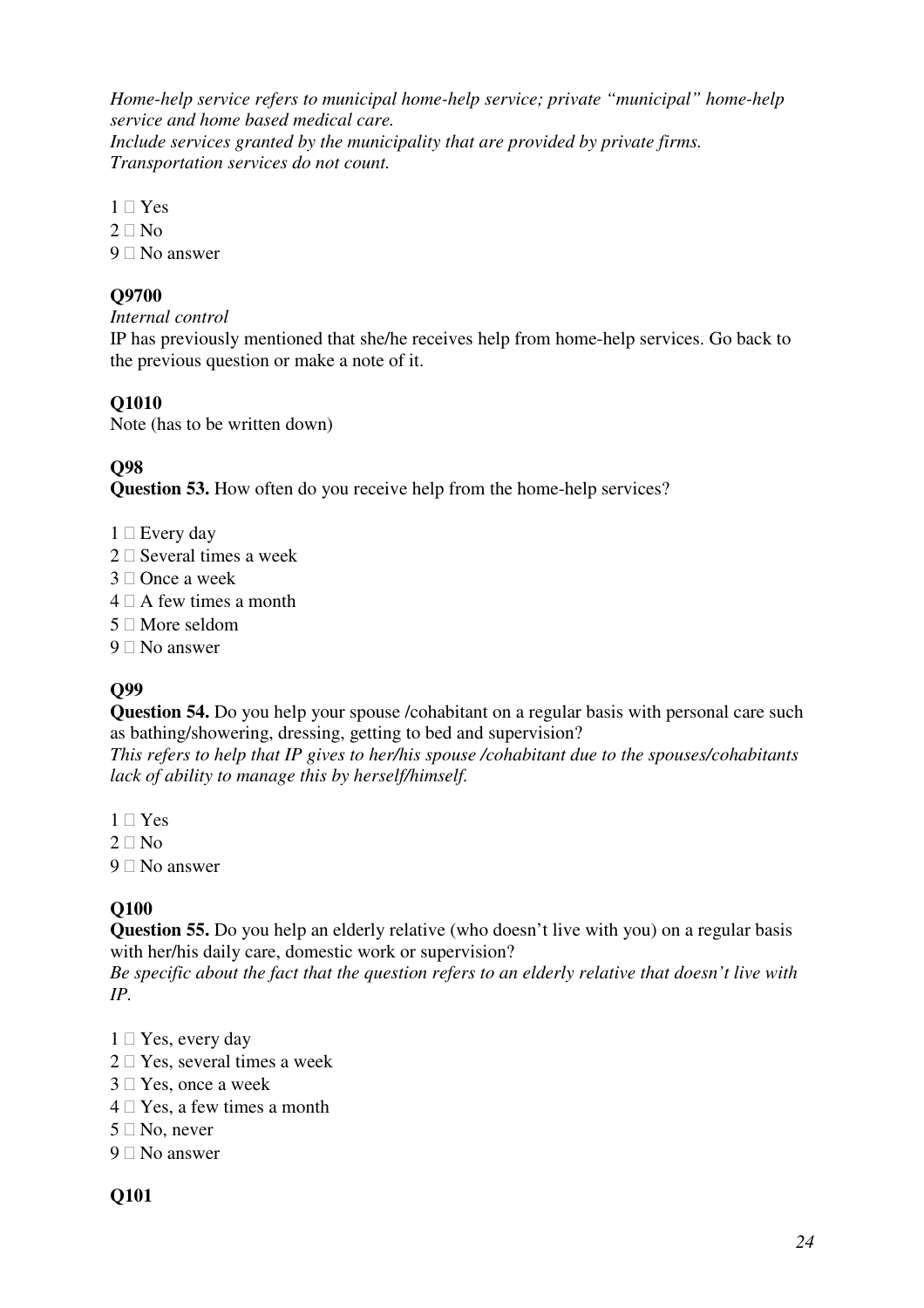**Question 56.** If you suddenly fell into a situation where you had to raise 12.000 SEK in one week, would you be able to manage that?

- 1 Yes
- 2 No
- 9 No answer

## **Q102**

**Question 57.** In what way would you manage to do this?

*Several answers are possible.* 

*"Withdrawal from own bank or the like" includes for example selling bonds, shares and so forth.*

- 1 Withdrawal from own bank or the like
- 2 Loan from a family member
- 3 lone from relatives or friends
- 4 Loan from bank or equivalent
- 5 Other way (open answer, make a note under **Q103**)
- 9 No answer

### **Q103**

Other way…

### **Q1055**

**Question 57A.** Have you during the last 12 months given economical support or gifts to someone/somebody outside your household for en expense of 5000 SEK or more? *Things that have been bought and given away as gifts count as well.* 

- 1 Yes
- 2 No
- 3 Don't want to answer the question
- 9 No answer

### **Q1056**

**Question 57B.** To who or whom?

- 1 Daughter/daughters
- 2 Son/sons
- 3 Grandchildren
- 4 Other person
- 5 Don't know/ don't want to answer the question
- 9 No answer

#### **Q10500**

#### *Internal control*

IP has previously mentioned that she/he doesn't have any children/grandchildren. Go back to the previous question or make a note of it.

### **Q1010**

Note (has to be written down)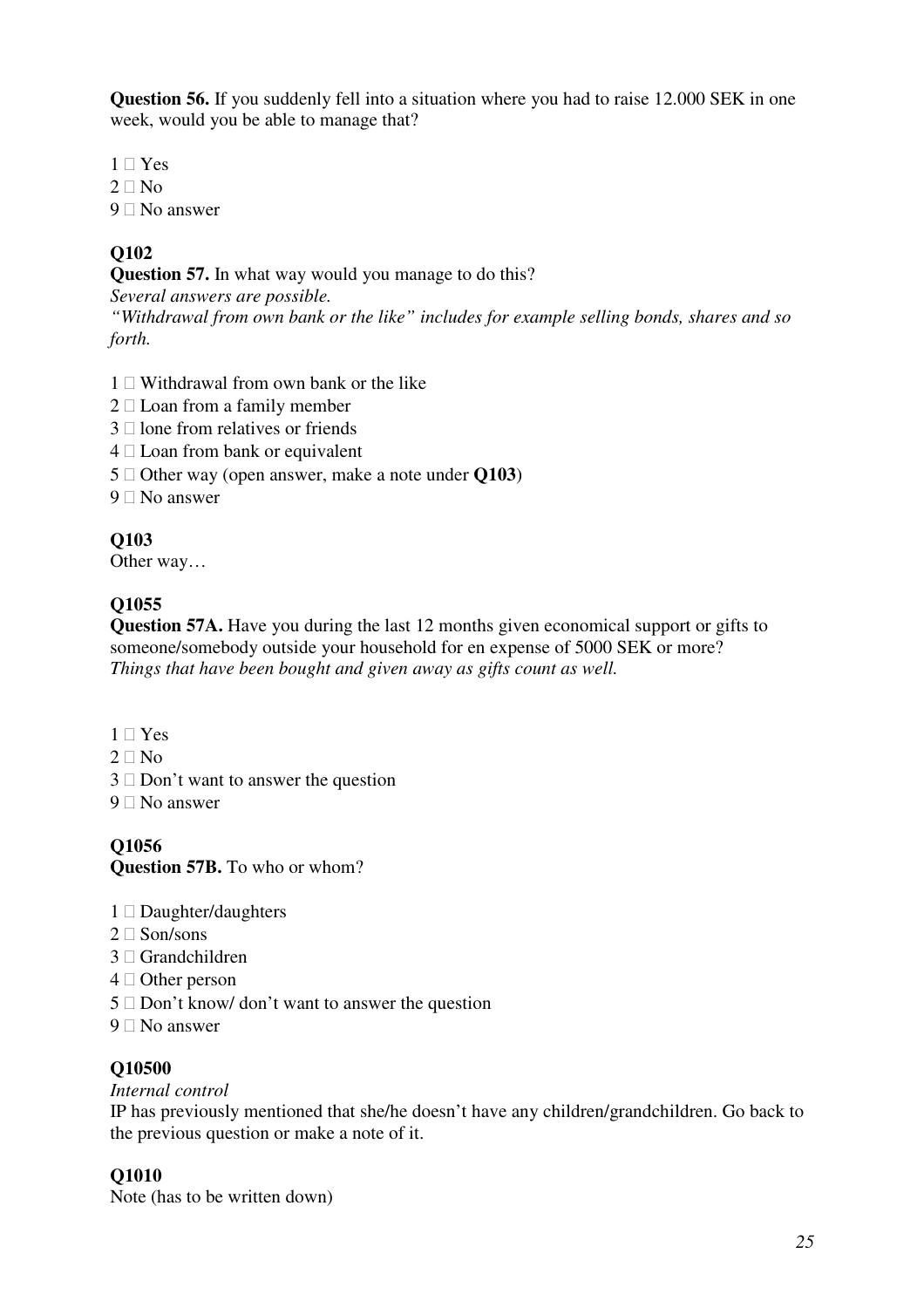### **Q104 – Question 58a-58b**

*These following questions concern however IP has got any hobbies or participate in any leisure activities. Please be aware of the following; If yes – ask how often IP does this. If IP is unsure of if it is "often" or "sometimes", mark "often" if it occurs more than 10 times per year and "sometimes" if less. This division is not suitable for all activities, but it is easiest to have one cut-off for all items. Spread over the year, this is about once a month.*

#### **Q104**

**Question 58.** Which of the following activities do you usually do?

#### **a.** Fishing, hunting

- 1 No
- 2 Yes, sometimes
- 3 Yes, often
- 9 No answer

#### **Q104**

**Question 58.** Which of the following activities do you usually do?

**b.** Picking berries/mushrooms

- 1 No
- 2 Yes, sometimes
- 3 Yes, often
- 9 No answer

#### **Q104**

**Question 58.** Which of the following activities do you usually do?

**c.** Gardening

- 1 No
- 2 Yes, sometimes
- 3 Yes, often
- 9 No answer

#### **Q104**

**Question 58.** Which of the following activities do you usually do?

**d.** Going to the movies, theatre, concerts, museums, exhibits

- 1 No
- 2 Yes, sometimes
- 3 Yes, often
- 9 No answer

#### **Q104**

**Question 58.** Which of the following activities do you usually do?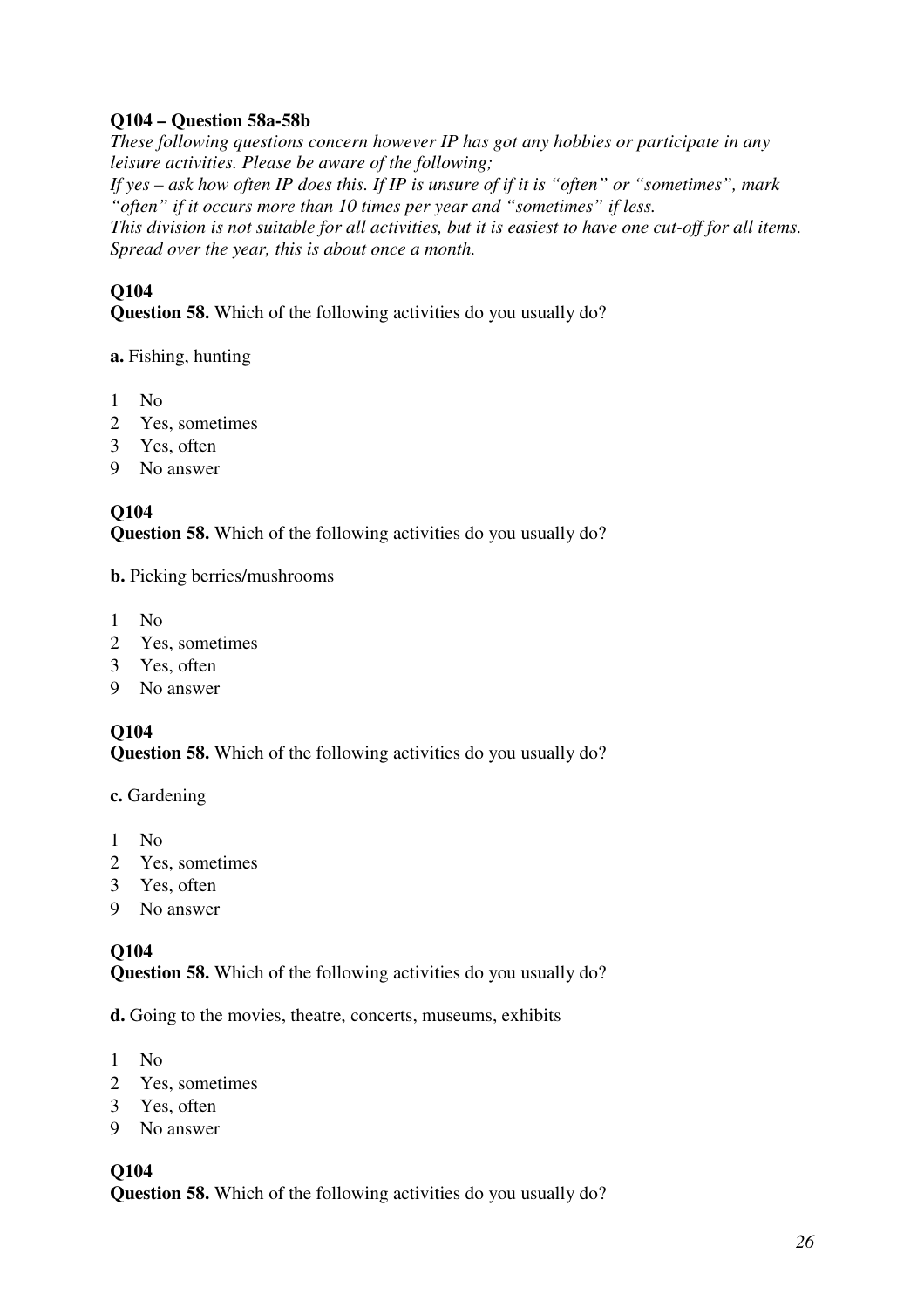**e.** Eating out at restaurants

- 1 No
- 2 Yes, sometimes
- 3 Yes, often
- 9 No answer

## **Q104**

**Question 58.** Which of the following activities do you usually do?

**f.** Going out dancing

- 1 No
- 2 Yes, sometimes
- 3 Yes, often
- 9 No answer

# **Q104**

**Question 58.** Which of the following activities do you usually do?

#### **g.** Reading books

- 1 No
- 2 Yes, sometimes
- 3 Yes, often
- 9 No answer

## **Q104**

**Question 58.** Which of the following activities do you usually do?

**h.** Reading newspapers

- 1 No
- 2 Yes, sometimes
- 3 Yes, often
- 9 No answer

## **Q104**

**Question 58.** Which of the following activities do you usually do?

**i.** Go for a walk

- 1 No
- 2 Yes, sometimes
- 3 Yes, often
- 9 No answer

### **Q104**

**Question 58.** Which of the following activities do you usually do?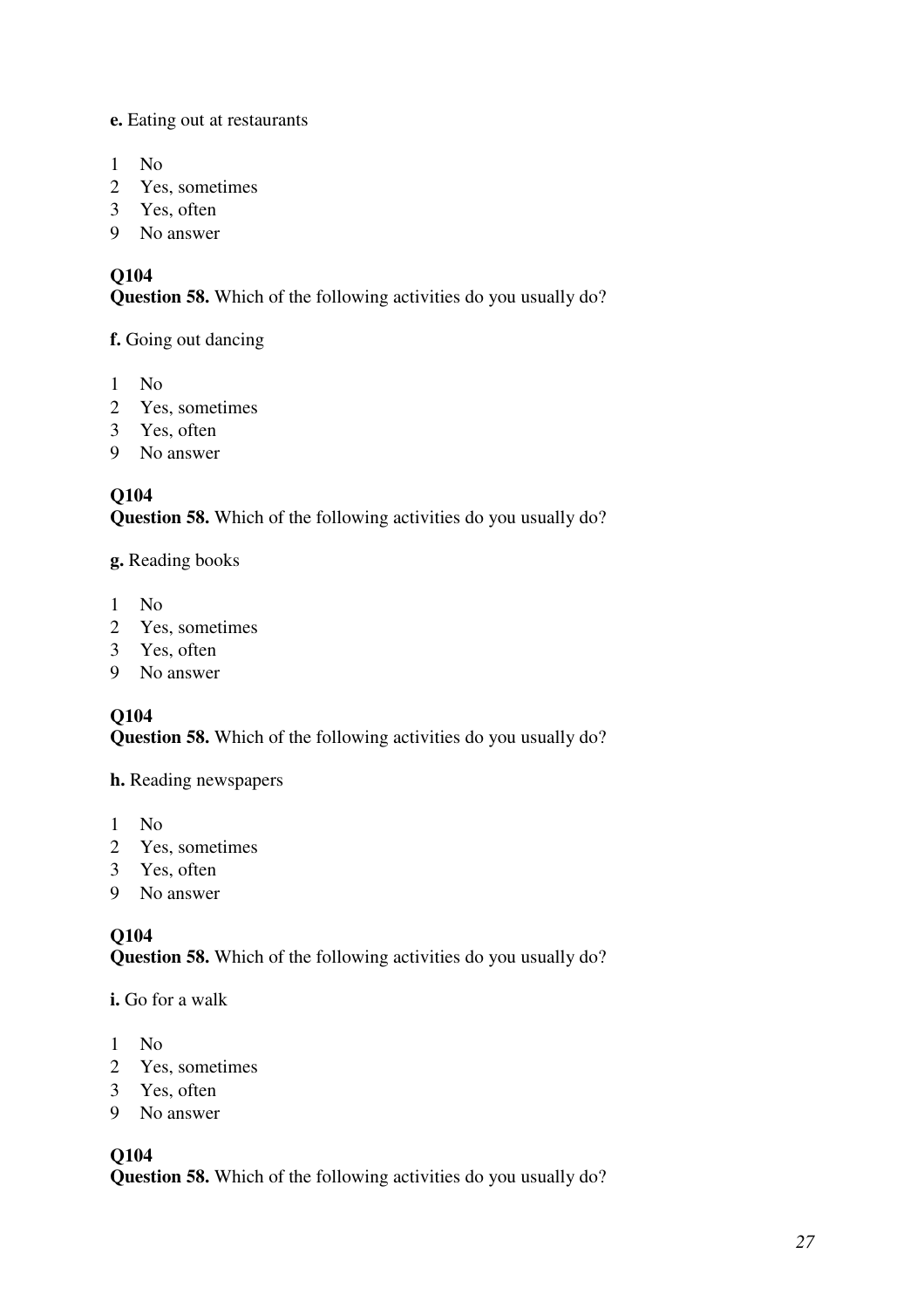**j.** Visiting relatives *(IP's own children do not count as relatives in this question)* 

- 1 No
- 2 Yes, sometimes
- 3 Yes, often
- 9 No answer

#### **Q104**

**Question 58.** Which of the following activities do you usually do?

**k.** Have relatives over to visit *(IP's own children do not count as relatives in this question)* 

- 1 No
- 2 Yes, sometimes
- 3 Yes, often
- 9 No answer

#### **Q104**

**Question 58.** Which of the following activities do you usually do?

**l.** Visiting friends and acquaintances

- 1 No
- 2 Yes, sometimes
- 3 Yes, often
- 9 No answer

#### **Q104**

**Question 58.** Which of the following activities do you usually do?

**m.** Having friends and acquaintances over to visit

- 1 No
- 2 Yes, sometimes
- 3 Yes, often
- 9 No answer

#### **Q104**

**Question 58.** Which of the following activities do you usually do?

**n.** Participate in study circles or courses

- 1 No
- 2 Yes, sometimes
- 3 Yes, often
- 9 No answer

### **Q104**

**Question 58.** Which of the following activities do you usually do?

**o.** Playing a musical instrument, singing in a choir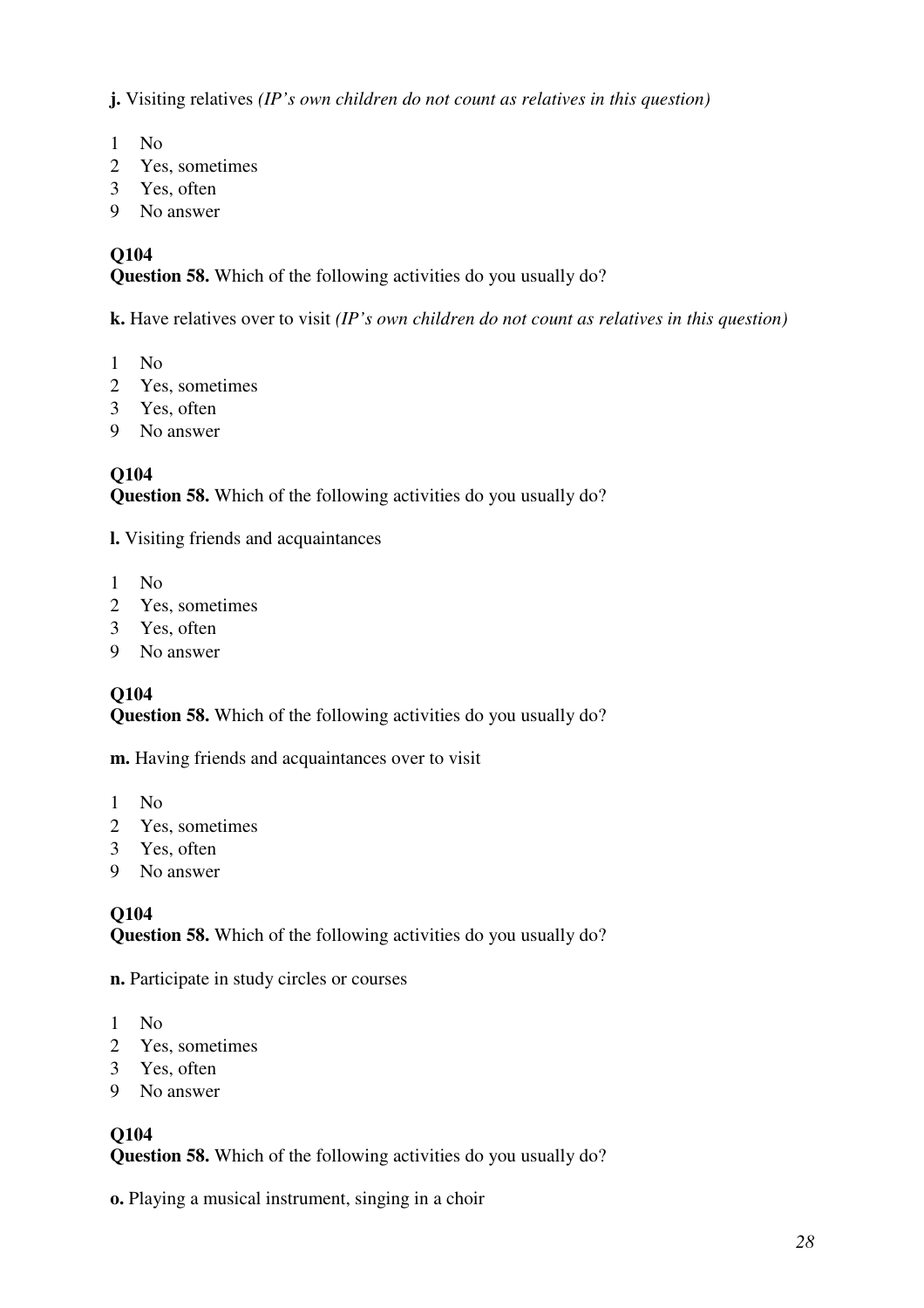- 1 No
- 2 Yes, sometimes
- 3 Yes, often
- 9 No answer

**Question 58.** Which of the following activities do you usually do?

**p.** Doing hobby activities, e.g. knitting, sewing, carpentry, painting, stamp collecting or the like.

- 1 No
- 2 Yes, sometimes
- 3 Yes, often
- 9 No answer

#### **Q104**

**Question 58.** Which of the following activities do you usually do?

**q.** Solving crosswords

- 1 No
- 2 Yes, sometimes
- 3 Yes, often
- 9 No answer

#### **Q104**

**Question 58.** Which of the following activities do you usually do?

#### **r.** Go travelling

- 1 No
- 2 Yes, sometimes
- 3 Yes, often
- 9 No answer

#### **Q104**

**Question 58.** Which of the following activities do you usually do?

#### **s.** Go bicycling

- 1 No
- 2 Yes, sometimes
- 3 Yes, often
- 9 No answer

## **Q104**

**Question 58.** Which of the following activities do you usually do?

**t.** Go swimming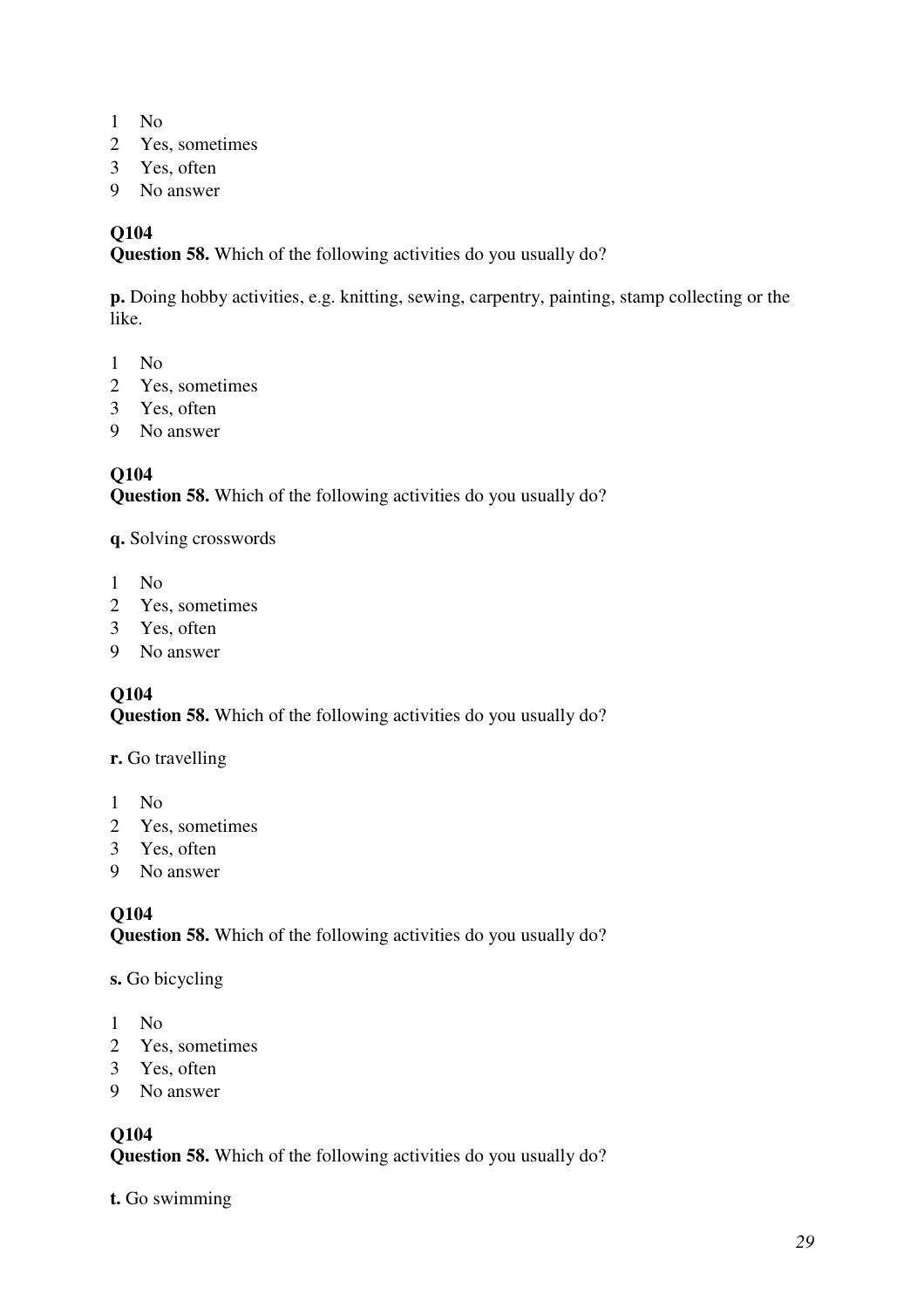- 1 No
- 2 Yes, sometimes
- 3 Yes, often
- 9 No answer

**Question 58.** Which of the following activities do you usually do?

**w.** Take a gym class

- 1 No
- 2 Yes, sometimes
- 3 Yes, often
- 9 No answer

### **Q104**

**Question 58.** Which of the following activities do you usually do?

#### **x.** Attend religious services

*This refers to any religious service, not only Christianity. Weddings, funerals, concerts or similar activities and so forth do not count in this question.* 

- 1 No
- 2 Yes, sometimes
- 3 Yes, often
- 9 No answer

### **Q105**

**y**. Do you participate in any other activities not mentioned above/on this list?

- 1 Yes *(open answer, make a note of it under Q106)*
- 2 No
- 9 No answer

**Q106** 

Other activities such as…

**Q107** 

How often do you..

- 2 Sometimes
- 3 Often
- 9 No answer

#### **Q105**

**y**. Do you participate in any other activities not mentioned above/on this list?

- 1 Yes *(open answer, make a note of it under Q106)*
- 2 No
- 9 No answer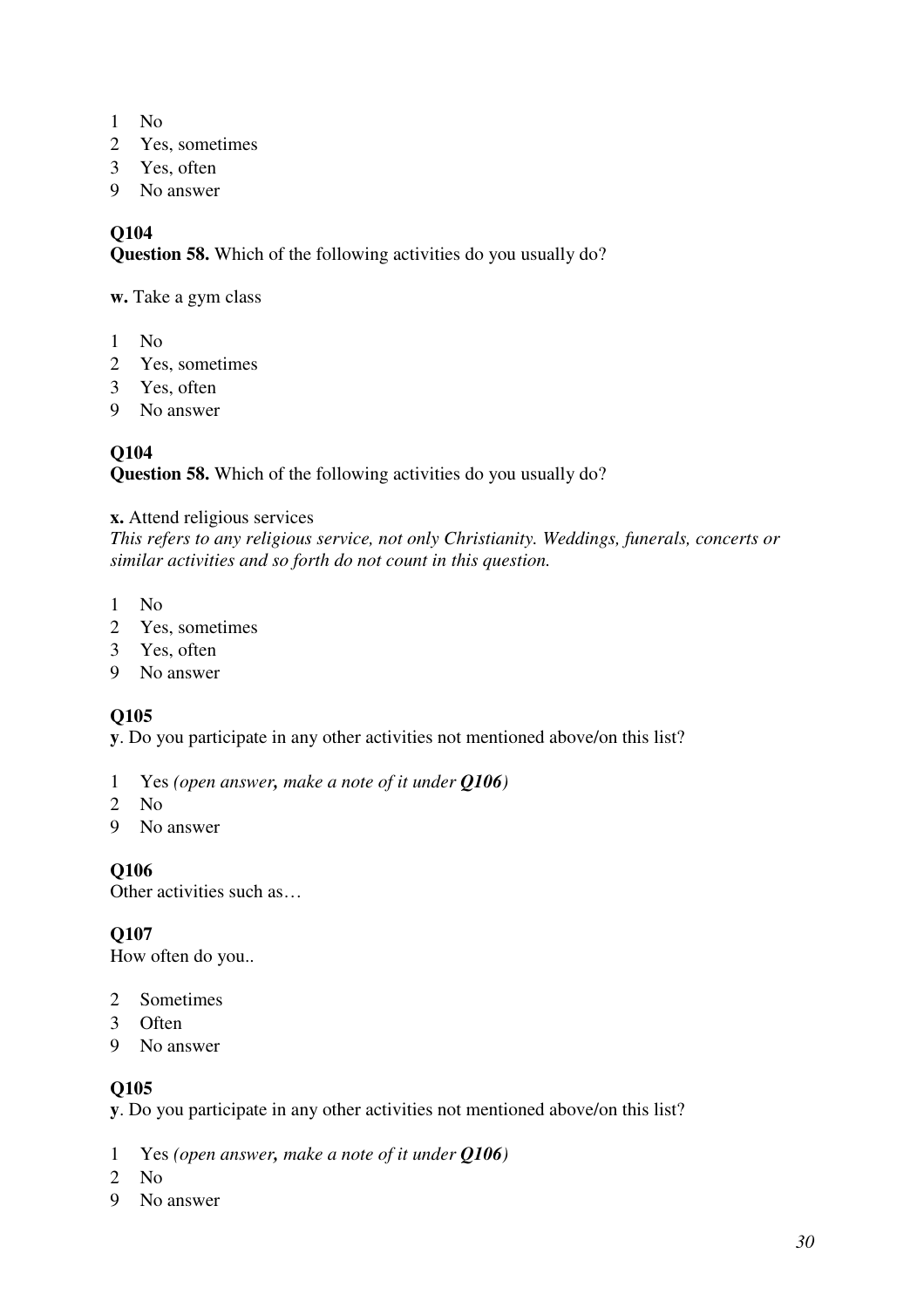Other activities such as…

### **Q107**

How often do you..

- 2 Sometimes
- 3 Often
- 9 No answer

### **Q105**

**y**. Do you participate in any other activities not mentioned above/on this list?

- 1 Yes *(open answer, make a note of it under Q106)*
- 2 No
- 9 No answer

### **Q106**

Other activities such as…

### **Q107**

How often do you..

- 2 Sometimes
- 3 Often
- 9 No answer

### **Q105**

**y**. Do you participate in any other activities not mentioned above/on this list?

- 1 Yes *(open answer, make a note of it under Q106)*
- 2 No
- 9 No answer

**Q106** 

Other activities such as…

### **Q107**

How often do you..

- 2 Sometimes
- 3 Often
- 9 No answer

### **Q114**

**Question 59.** I have asked you a number of questions about your life and living conditions. How do you rate your situation?

On the whole, do you think things are very good, rather good, rather bad or very bad? *This question refers to IP's subjective valuation about her/his situation. Alternative 3 is only to be used if IP can't manage to choose any of the other alternatives.*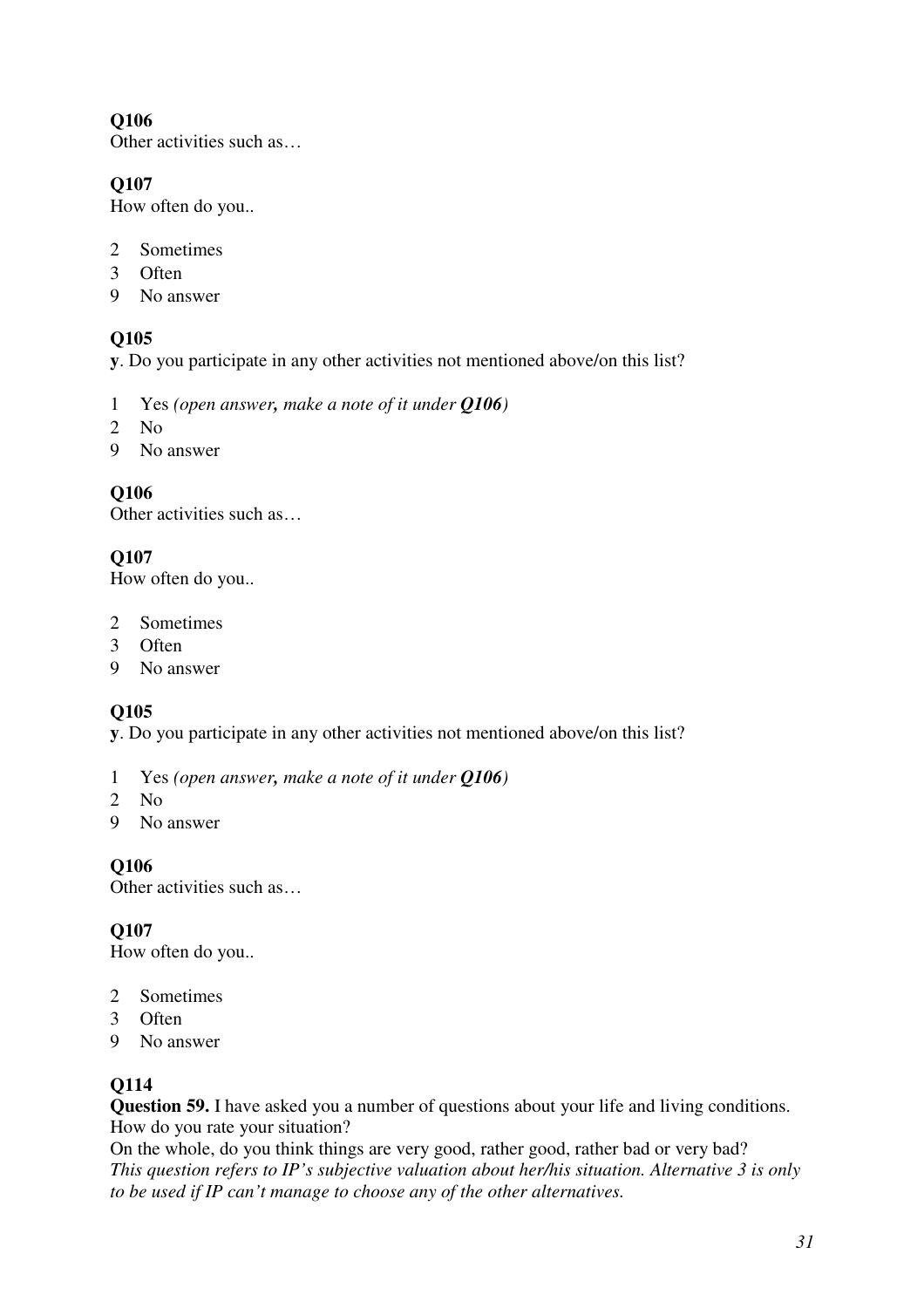- 1 Very good
- 2 Rather good
- 3 Neither good nor bad
- 4 Rather bad
- 5 Very bad
- 9 No answer

**Question 60.** If you think back over the last <?> years, do you think your living conditions have changed?

- 1 Great change to the worse
- 2 Slightly changed to the worse
- 3 No change at all
- 4 Slightly improved
- 5 Great improvement
- 9 No answer

# **Q116**

#### **Question 61.** Are you ever bothered by feelings of loneliness?

*The question refers to the subjective feeling of loneliness, which can appear even when a person is amongst people.* 

*If IP insist on answering No/Never, make a note of it.*

- 1 Nearly almost
- 2 Often
- 3 Seldom
- 4 Almost never
- 9 No answer

### **Q1000**

Note

## **Q117**

**Question 62a.** Are you usually able to see/find solutions to problems and/or difficulties that other people find hopeless?

*"Problems and /or difficulties" refers to major situations like being able to sort out her/his economical situation if the interest increase or her/his house catches a fire and so forth.* 

- 1 No
- 2 Yes, sometimes
- 3 Yes, often
- 9 No answer

## **Q118**

**Question 62b.** Do you usually feel that your daily life is a source of personal satisfaction?

- 1 No
- 2 Yes, sometimes
- 3 Yes, often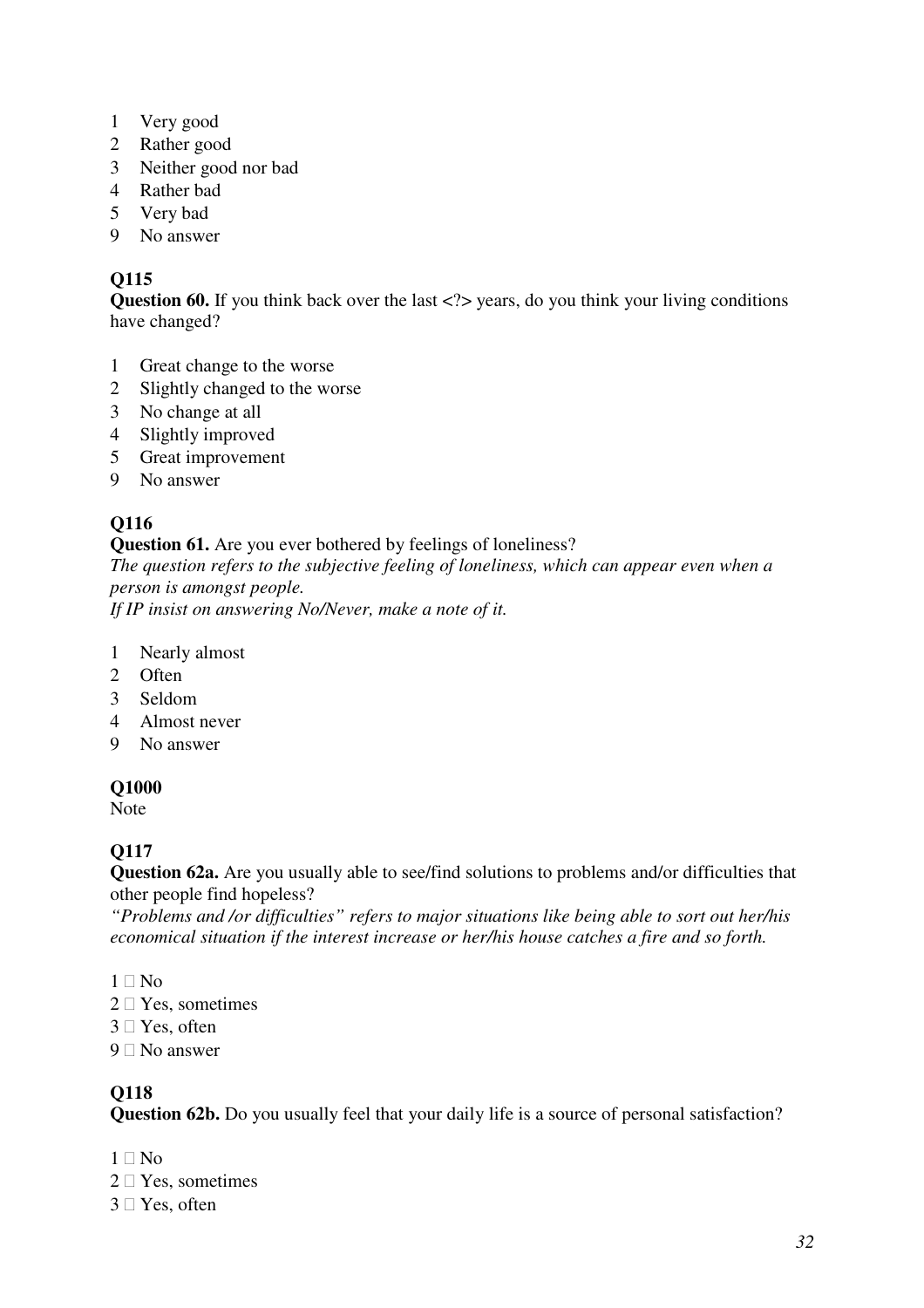#### 9 No answer

### **Q119**

**Question 62c.** Do you usually feel that things that happen in your daily life are hard to understand?

- 1 No
- 2 Yes, sometimes
- 3 Yes, often
- 9 No answer

### **Q120**

**Question 62d.** Do you usually feel that you are in control of your own life?

- 1 No
- 2 Yes, sometimes
- 3 Yes, often
- 9 No answer

## **Q121**

**Question 63.** Now I would like to perform some memory tests. I will start this by naming three objects that I would like you to remember.

*Say the words slowly and well articulated, repeat maximum 5 times. Key, toothbrush, and lamp.*

Can you please repeat the objects? *To the interviewer: Is IP able to repeat key, toothbrush and lamp?*

- 1 Yes
- 2 No
- 9 No answer

*The following questions (64a-64e) concerns IP's orientation, please be aware of the following;* 

*Don't give IP any clues about the correct answer. If IP gives the wrong answer, mark the alternative "wrong" and don't ask the question again. If IP gives the wrong answer but instantly corrects herself/himself and delivers the right answer, mark the alternative "correct" but make a note of it. If IP gives the wrong answer but receives help from somebody else and therefore corrects herself/himself and delivers the correct answer, mark the alternative "correct" and make a note of it.* 

*Try not to inform IP about if the answer is correct or not, just proceed to the nest question. Explain that somebody else will evaluate the answers later.*

### **Q122**

**Question 64a.** Which weekday is it today?

- 1 Correct
- 2 Wrong
- 9 No answer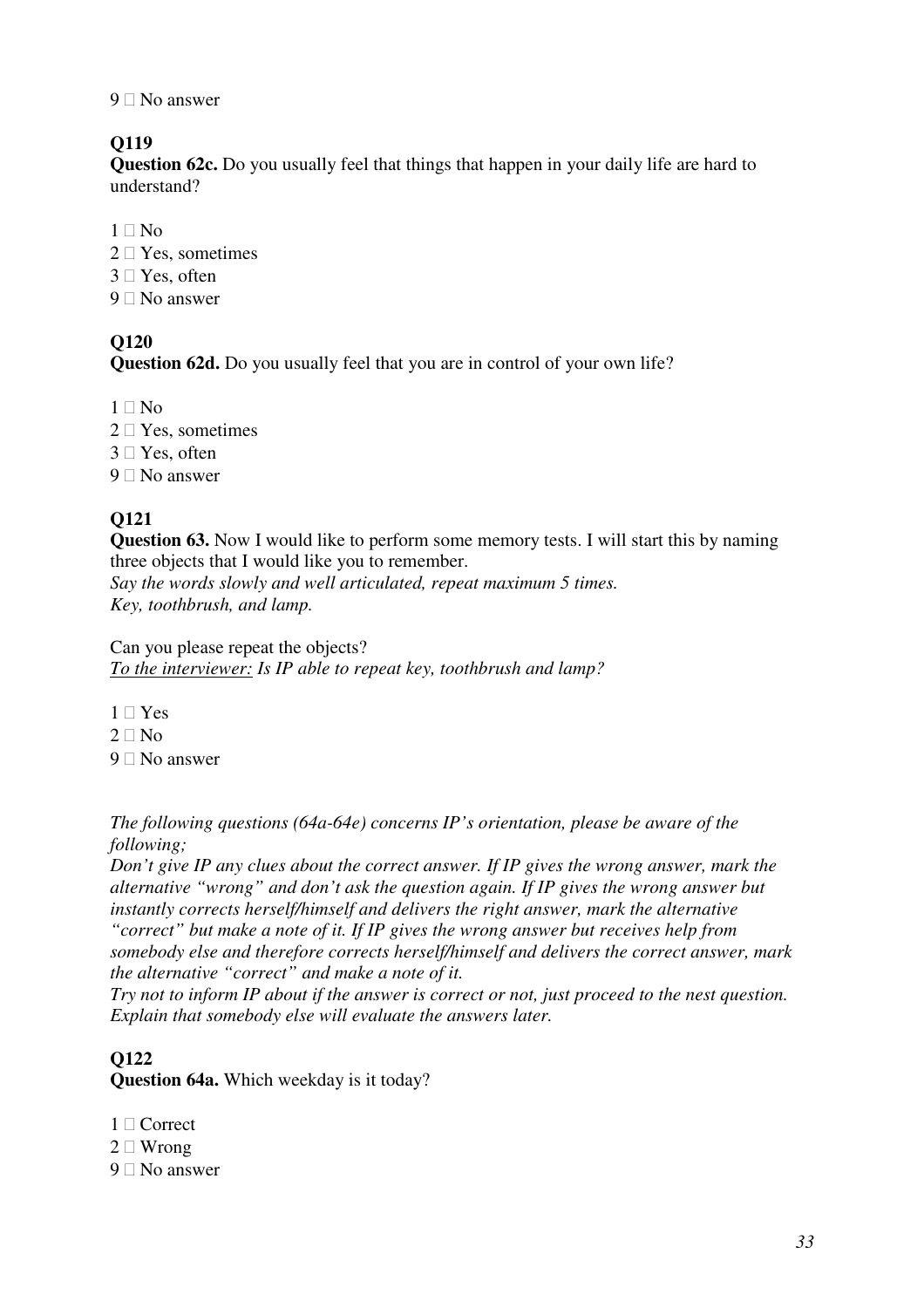Note

## **Q123**

**Question 64b.** What year is it now?

- 1 Correct
- 2 Wrong
- 9 No answer

#### **Q1000**

Note

# **Q124**

**Question 64c.** What month is it now?

- 1 Correct
- 2 Wrong
- 9 No answer

### **Q1000**

Note

**Q125 Question 64d.** What is today's date?

- 1 Correct
- 2 Wrong
- 9 No answer

### **Q1000**

Note

**Q126 Question 64e.** What country do we live in?

- 1 Correct
- 2 Wrong
- 9 No answer

### **Q1000**

Note

# **Q127**

**Question 65.** Could you please repeat the three items I mentioned before? *Mark every object that IP remembers/repeats.* 

*Don't give IP any clues about the items. The order that IP repeats the items does not matter. Out of courteously you are allowed to tell IP which items she/he might have forgotten, but only after she/he has finished repeating.*

1 Key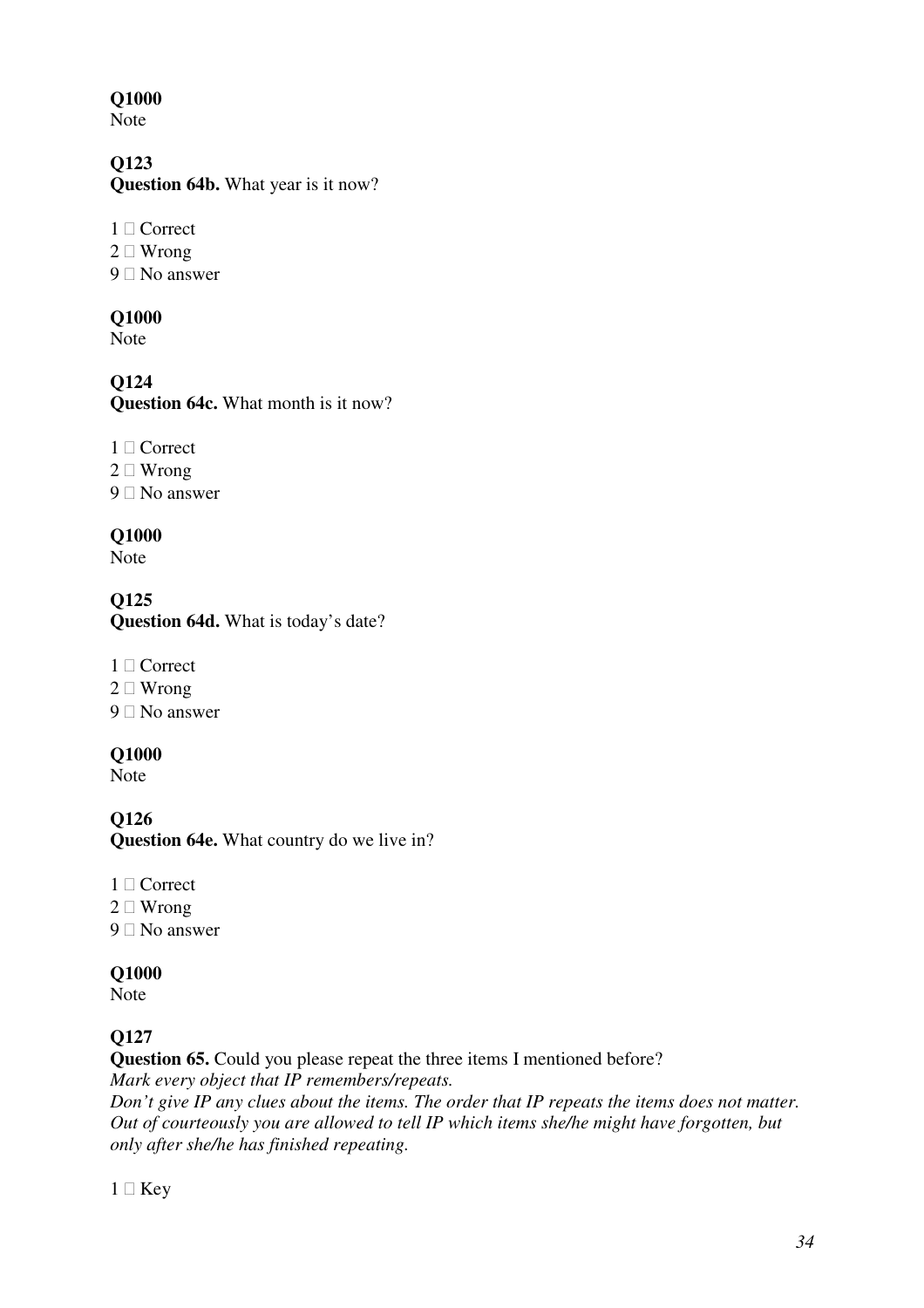- 2 Toothbrush
- 3 Lamp
- 9 Cannot repeat any of the items.

**Question 66.** What year were you born?

### **Q1000**

Note

## **Q129**

**Question 67.** Subtract seven (7) from 100. Then keep subtracting seven (7) from what is left (approximately five times).

## **Q132**

### **Q133**

*Ask this question to the person who's answered for IP;*  How do you estimate IP's ability to speak?

- 1 No problem easy to understand
- 2 Some problem difficult to understand/had to repeat the question
- 3 Great problems IP has difficulties speaking

### **Q134**

Thank IP for her/his cooperation and end the interview.

My name is XXX and I was the person who asked you the questions. I called you from Intervjubolaget. Thank you for your collaboration and that you took some time to answer the questions; have a good day/evening.

Fill in the following questions after the interview is ended.

### **Q20010**

Read in; "Interview ended with  $\langle IP \rangle$ 's name $\langle \langle \rangle$ ,  $\langle \rangle$ . UBNR:  $\langle \rangle$ ,  $\langle \rangle$ ,  $\langle \rangle$ . Stop the recording.

*The interviewer answers the following questions;*

### **Q1330**

How do you estimate IP's ability to speak?

- 1 No problem easy to understand
- 2 Some problem difficult to understand/had to repeat the question
- 3 Great problems IP has difficulties speaking

#### **Q1300**

**Question A.** IP's hearing ability? (How do you estimate IP's hearing ability)

- 1 No difficulties ordinary tone of voice
- 2 Some difficulties had to raise my voice
- 3 Great difficulties IP had over all big hearing difficulties